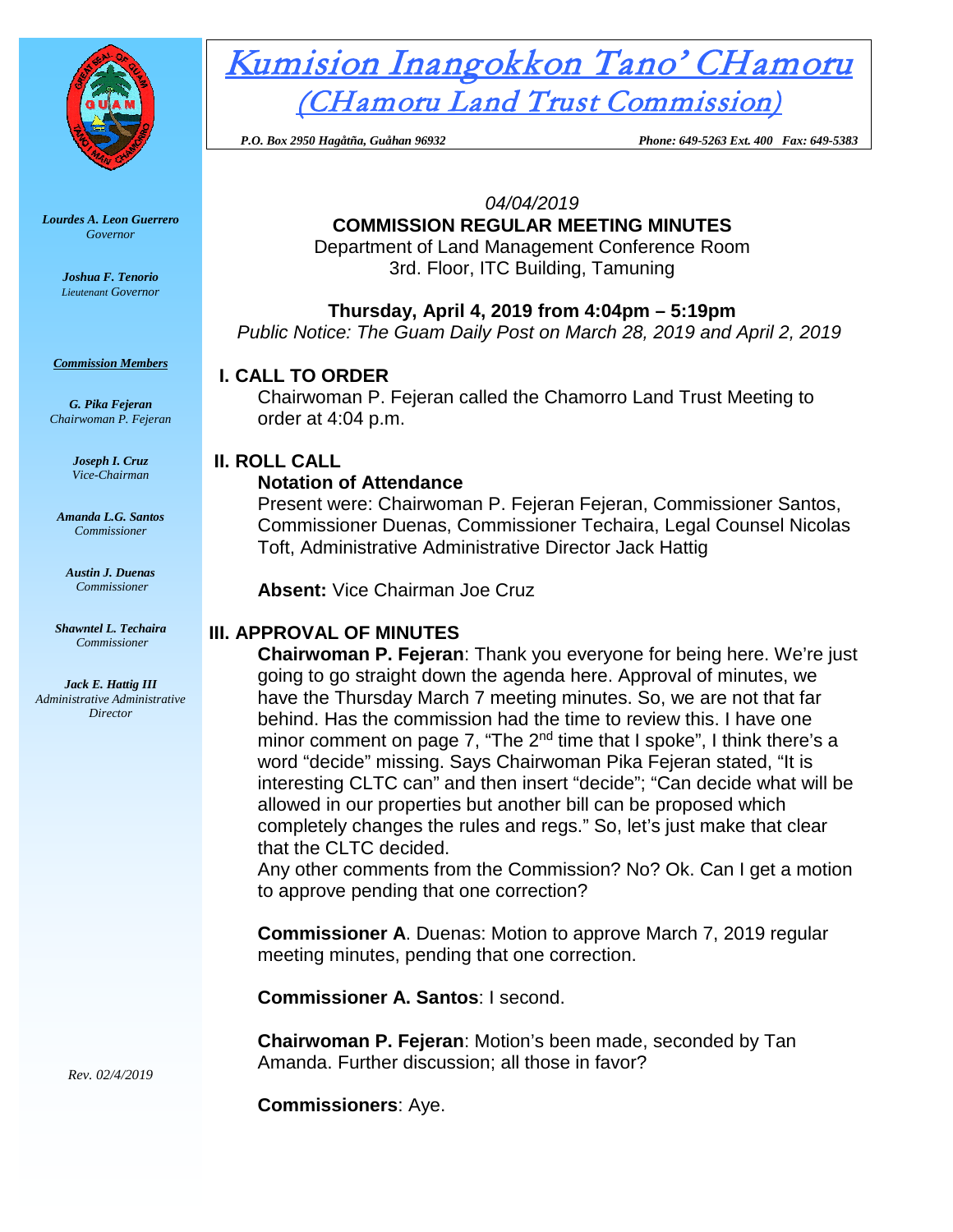**Chairwoman P. Fejeran**: Aye's have it. Thank you. Okay, moving on to next items on the agenda under Old Business. The first is the Director's Report.

**Administrative Director**: So, Commissioners, Madam Chair, Commissioners just replace the one that's in your packet with the one I handed the insert to you. There have been some changes between the time I drafted that report to the time; so, I'll just a lot of this is an overview from the previous report that was provide in March. This is the April one so with regards to the budget and finance; our budget is being provided today for your review. We received the ceiling and it's due on Monday to the governor. So, it's just really for your review to see what we're doing. We'll go over more as we get to that part of the agenda, so I reserved comment for that portion.

Staffing, I do have an issue with regards to the staffing. Two DLM employees are currently evaluating all of the Land Agent's for CLTC, and in accordance with the Governor's separation of the land agencies in her first executive order, I need the opportunity to create or recruit a Land Administrator and a Land Agent III position so that we can have adequate supervision of the Land Agents but that has effects on the budget process, so that's first and foremost that an emergent conflict right now because we will not be fulfilling the mandate of the Maga'haga if we don't have the supervision questions settled. So I have proposed a solution to BBMR; we had a meeting with BBMR yesterday proposing a solution temporarily that we utilize our reserves of which the board can by resolution from what I understand, thru talking with Attorney Toft is to utilize the funds in the Operations, right, for operation funding to utilize those for the creation of those positions and then we can also do thru the budget law itself, we can replenish those funds that we took from either our commercial leasing efforts because its set to; in the end of FY2020, the commercial leasing that goes into the survey and infrastructure fund is going to end and it's supposed to go into the Loan Fund, the Home Loan Fund, so we would need to make an adjustment in the public law to allow for that to continue so we can utilize the survey and infrastructure funds for operations and one of the first things I wanted to do is propose we pay the engineer techs and pay them out of the survey and infrastructure fund since that's what they're doing and that justifies in the law using that for operational purposes. So that frees up an opportunity for us to hire a Land Administrator to fulfill our; maybe not the Land Agent III but the Land Administrator to fulfill that supervisory component. So, once we get that person in place, we'll be completely separated from DLM in terms of them supervising our employees, but the engineer techs would still be under their supervision because of the nature of the technical work to be supervised by a licensed professional surveyor.

**Chairwoman P. Fejeran**: So that would be for 2019

**Administrative Director**: Well, no, that would be intact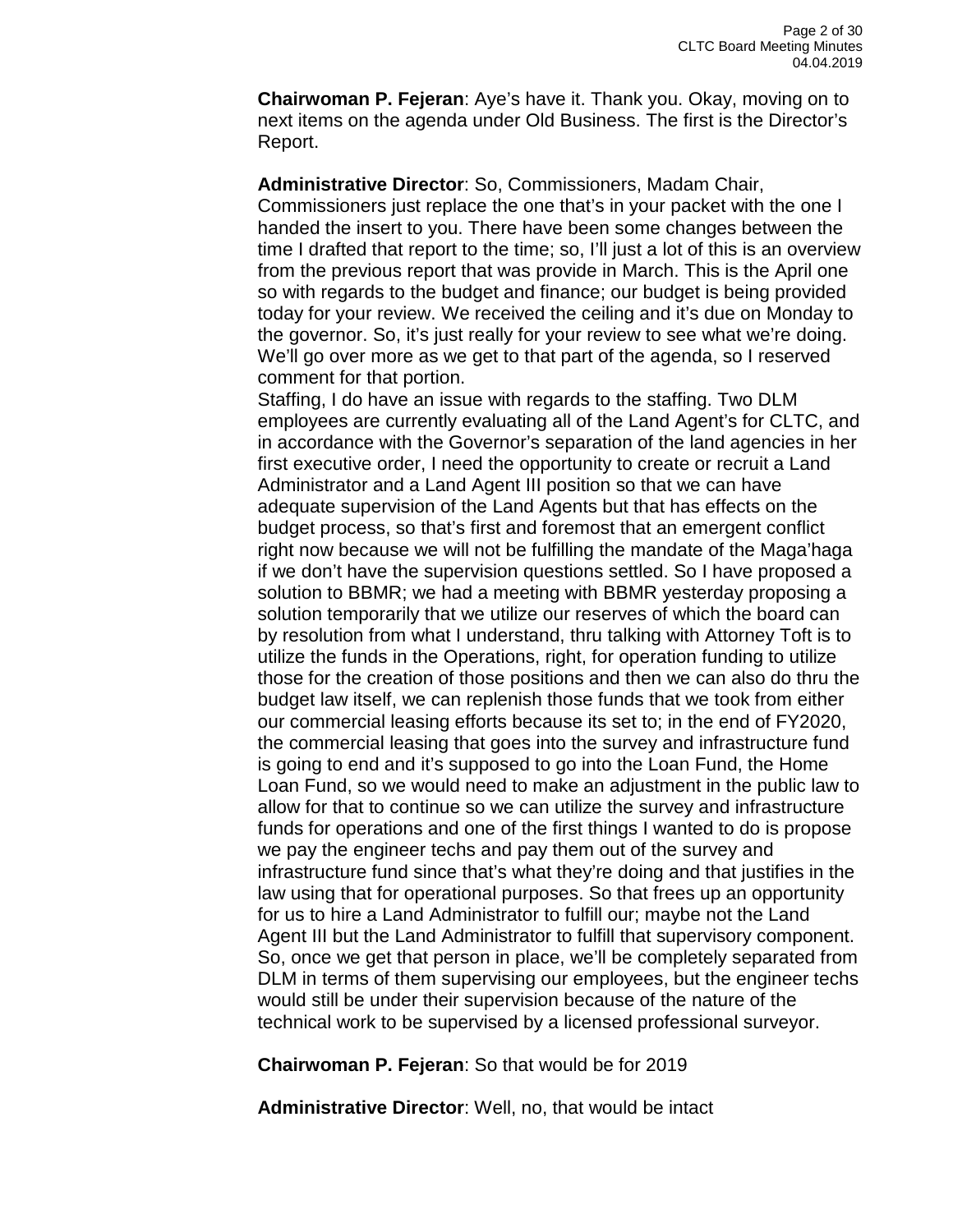**Chairwoman P. Fejeran**: So that's the proposal?

**Administrative Director**: Yeah

**Chairwoman P. Fejeran**: Okay we'll get through that and the finer details

**Administrative Director**: That's what I have emergent. I do have proposals for what we should do for staffing outside of that once we get into 2020; once we get our commercial leasing off the ground and we're able to tap out of operations more, so that's in the report so you have the opportunity to review

#### **Chairwoman P. Fejeran**: Ok

**Administrative Director**: There is a proposed staffing chart; organizational chart that is there. Those in red are indicated that they have not been created or they're currently vacant. We do have a private secretary position that will be filled. Adelup is going to give me a name but only for FY2019; it will not be in the FY2020 budget and then you do have a Land Agent III and Land Administrator proposals in the organizational chart, and then currently we do have one vacant Land Agent I position that will not be fulfilled, not being filled in the 2019 budget, but we'll see what happens in the 2020 budget. It's not anticipated to be filled in the 2020 budget either, but I consider it to be a critical component for what the trust wants to do with its priorities moving forward regards to transparency and accountability and compliance. And then you will see the proposed organizational chart for FY2020 and beyond, it's there; this is what the trust should look like when everything's settled, when everything's good to go. It should look like this; it will operate like this. Just to give you an indication of where we are at. It also provides for as sessions, so how do we maintain our employees going forward. For instance, our two engineers are currently retirement eligible; if they decide to retire then we will have difficult time filling the ranks of Engineering Tech II, so I provided for the Engineering Tech I so that we can transition plan up and a discussion plan and then of course you see the rest of the land agents. So, do you have any questions for staffing?

**Chairwoman P. Fejeran**: Yeah, so I guess we'll get to the 2020 budget but what I would like to see is that; I see a lot of new positions; there's a records management assistant, data control clerk, engineer tech I; if we could get justification for each of those positions and why they're organized this way; why we have three land agents that each have a land agent working with them

**Administrative Director**: Currently we have three (3) Land Agent II's and each of them are assigned a Land Agent I currently, so I kept that deign; that organizational chart so that training and accessions can occur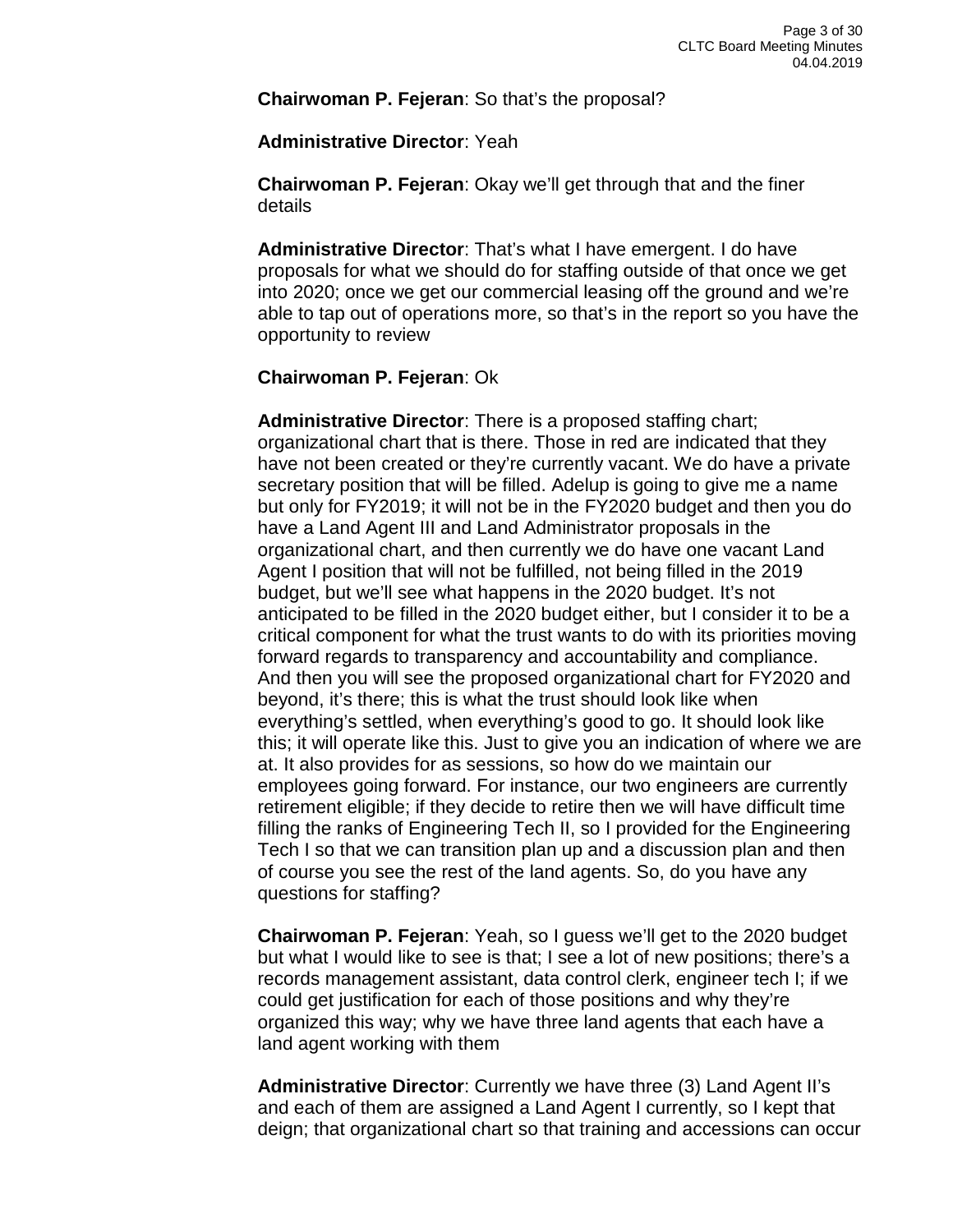**Chairwoman P. Fejeran**: So, I guess I'd be curious; Land Agent II's, are they working on specific parts of the process or what

**Administrative Director**: The we have it is Land Agent I's have relatively manageable cases, relatively simple caseloads with transfer beneficiary, a utility authorizations, and all the things that are relatively easy and then the Land Agent II's because of their knowledge, their institutional knowledge, they work complex cases; cases that involve multiple problems right and then the Land Agent Supervisor, who oversees the Land Agent II's and I's and that person reports to a Land Administrator and then and administrator is liaison between DLM for all the services that they would provide and then you have the engineer techs which are there to do the survey; assist with the surveying, then you have a planner because one of your priorities is Community Development, Community Planning, so a planner is intricate; is needed in that process of planning and then you have the administrative portion which is the program coordinator IV because they are overseeing four individuals; they are taking care of the budget, that Program Coordinator will be taking care of budget, will be managing the Records Office with a Records Management Officer. Gary has indicated that he needs a secondary person in the office because as it is by now if he's gone then the records nobody can get access to records so I'm getting a secondary person whose job is to manage records and has that institutional knowledge is important and then the data control clerk would handle the Database, while the Administrative Assistant serves as the secretary.

**Chairwoman P. Fejeran**: Thank you. I didn't mean for all of us to walk thru everything

**Administrative Director**: No, I'll get you a more detailed breakdown so that you don't have to…

**Chairwoman P. Fejeran**: And I guess were looking at that in the budget anyway.

**Administrative Director**: Right.

**Chairwoman P. Fejeran**: I really appreciate these Director's reports that you put together; they are very helpful and being that we just received it, neither of us have had the chance to read it

#### **Administrative Director**: Right

**Chairwoman P. Fejeran**: But I do see that you have some Old Business ideas dealing with the Premoratorium Lease List; the Voidables; the red mark X leases are in here and I prefer that we table that, I mean I appreciate that you have given us recommendations and maybe put that on our meeting agenda for April 18th, the next one, so it would give us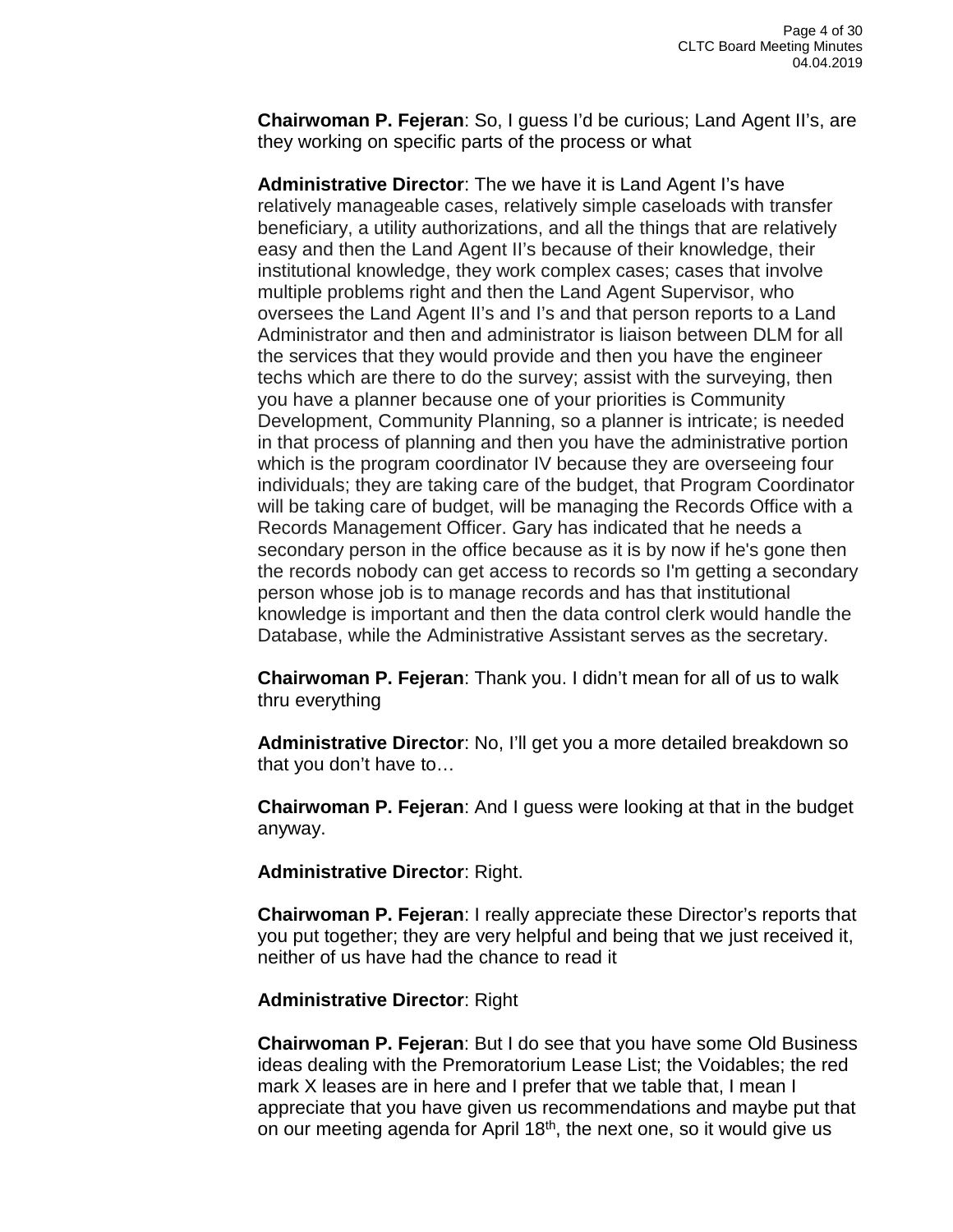ample time to look at what the recommendations are and we can really look at it as a whole, rather than just in this Administrative Director's report. If there is anything else that you think we need to look at more closely as it's in your Administrative Director's report, do you think so or do you think we can take this and…

**Administrative Director**: Like I said, it's ever evolving; I report as much as I can to you when we meet because I take advantage of that opportunity. It's really not meant, Madam Chair for you to take any action right now, that's really not the intent, the intent is for me to actually present the report publicly, right, to know that I did my job in telling you what has transpired over the past month; and then for you to – those are follow-on actions that the board will take at its convenience like what you suggested to put it on the agenda for the  $18<sup>th</sup>$ , so that's something that you would do, but I would be remiss if I didn't at least in the minutes reflect that I actually gave my report to you that way if you had any questions that came up you could have an opportunity to respond right away, but if you wanted to reserve comment and respond, you could do so at any time.

**Chairwoman P. Fejeran**: Ok. The next item on the agenda after the Administrative Director's Report is the Premoratorium Lease List. I wanted to see if the commission would like to table that until the April  $18<sup>th</sup>$  meeting. Okay so we can on the agenda, the Premoratorium Lease List, the Null and Void Lease List, and the Red Mark X Lease List.

**Tina Jocson**: Madam Chair, the Premoratorium Lease List is the Red Mark X Lease List

**Chairwoman P. Fejeran**: Oh, it is.

**Tina Jocson**: Those were all the ones that were just about ready to finalize signatures and then previous Administrative Director Borja just put a red X, so we titled it Premoratorium rather than Red Mark X Lease List

**Chairwoman P. Fejeran**: Oh, there's not two sets?

**Tina Jocson**: Because it was right before the Moratorium (background mumbles)

**Chairwoman P. Fejeran**: My understanding of the red marks was it had Administrative Director Borja's Signature and Lessee's Signature, but it was just missing Governor's signature

**Tina Jocson**: Correct

**Chairwoman P. Fejeran**: Then it was exed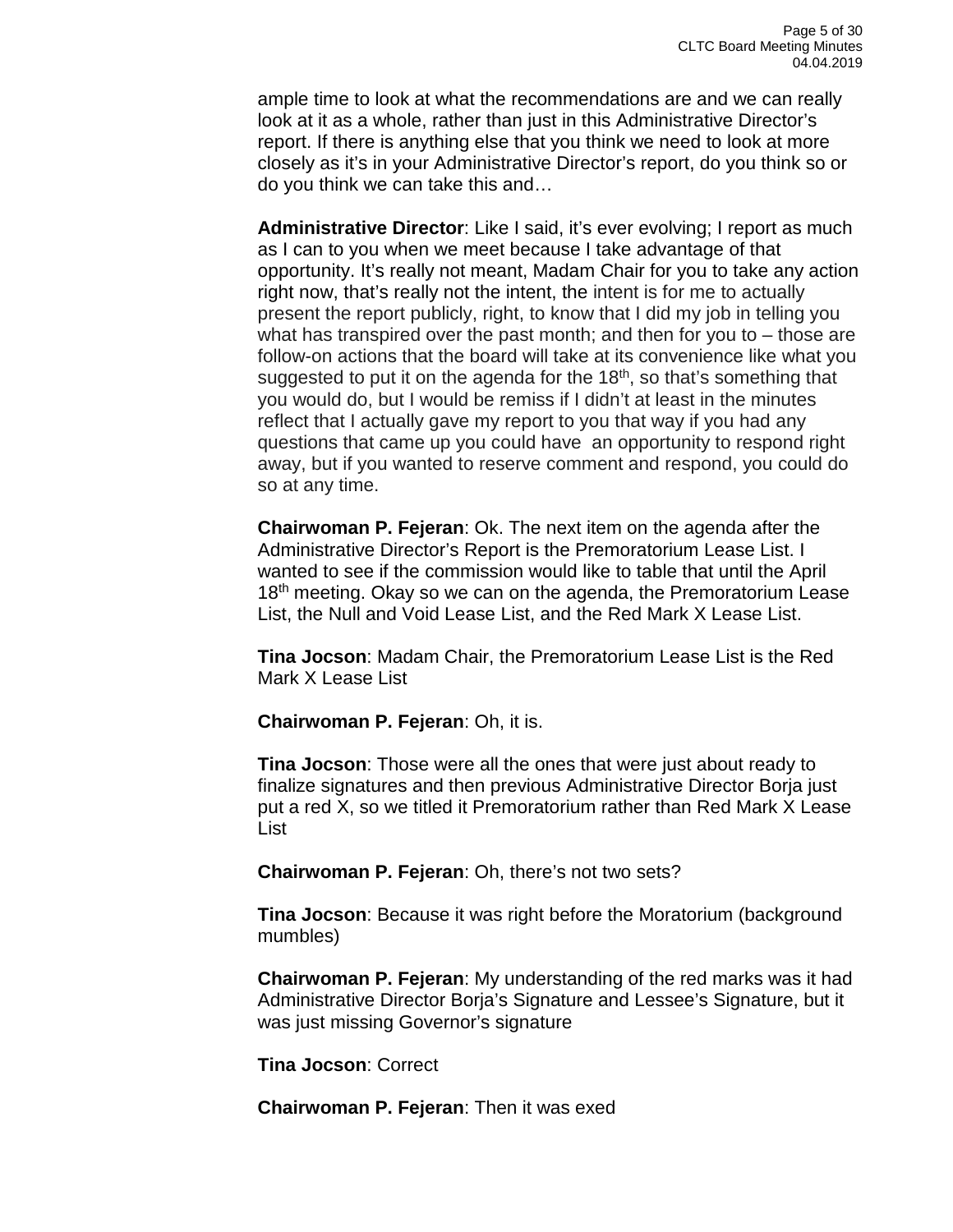**Tina Jocson**: Correct, so that's the Premoratorium Lease List

**Chairwoman P. Fejeran**: That's the Premoratorium lease list…okay. Were there any other leases? I know the officer that joined us last time.

**Administrative Director**: Right, and I did respond to requests about that. So, we're still determining right now exactly whether were there any other leases prepared but not brought for the board's approval.

**Chairwoman P. Fejeran**: Or even got signatures or something. Right?

**Margarita Borja**: We're reviewing.

**Administrative Director**: We're reviewing it currently right now. We'll definitely have what we have as of April 18 we'll be available to report what we have, but it's an ongoing process. These individuals have been deployed or these individuals have not been contacted, so they're literally coming out because of the press reports that we're going to do something; that we're about to do something, so now they're checking in; what about mine? So, we're reacting to that check-in by saying oh wow, look at this, we opened up your case and we found a lease here, it was prepared, neither signed by Administrative Director.

**Chairwoman P. Fejeran**: It's just unexecuted leases?

**Administrative Director**: Correct, correct.

**Chairwoman P. Fejeran**: So, if we could put that on our agenda, Premoratorium (also known as the red marks), the unexecuted leases and then the null and void.

**Administrative Director**: On that list you don't want a number, right, you want the actual person. You want the name at least, is there is anything else from that list because we want to be as thorough if you're going to ask questions.

**Chairwoman P. Fejeran**: I probably wanna see not really this one but that big spread sheets, so it has the name, application date, application time, lot description

**Administrative Director**: Well if you look at the packet; the ones that were issued from switch applications are here all the way to the 102; so that's the void list.

**Chairwoman P. Fejeran**: Yeah, we wouldn't need any information on transferring unless there was a transfer. It would be helpful to know if they are already occupying, right?

**Legal Counsel Toft**: I think it is.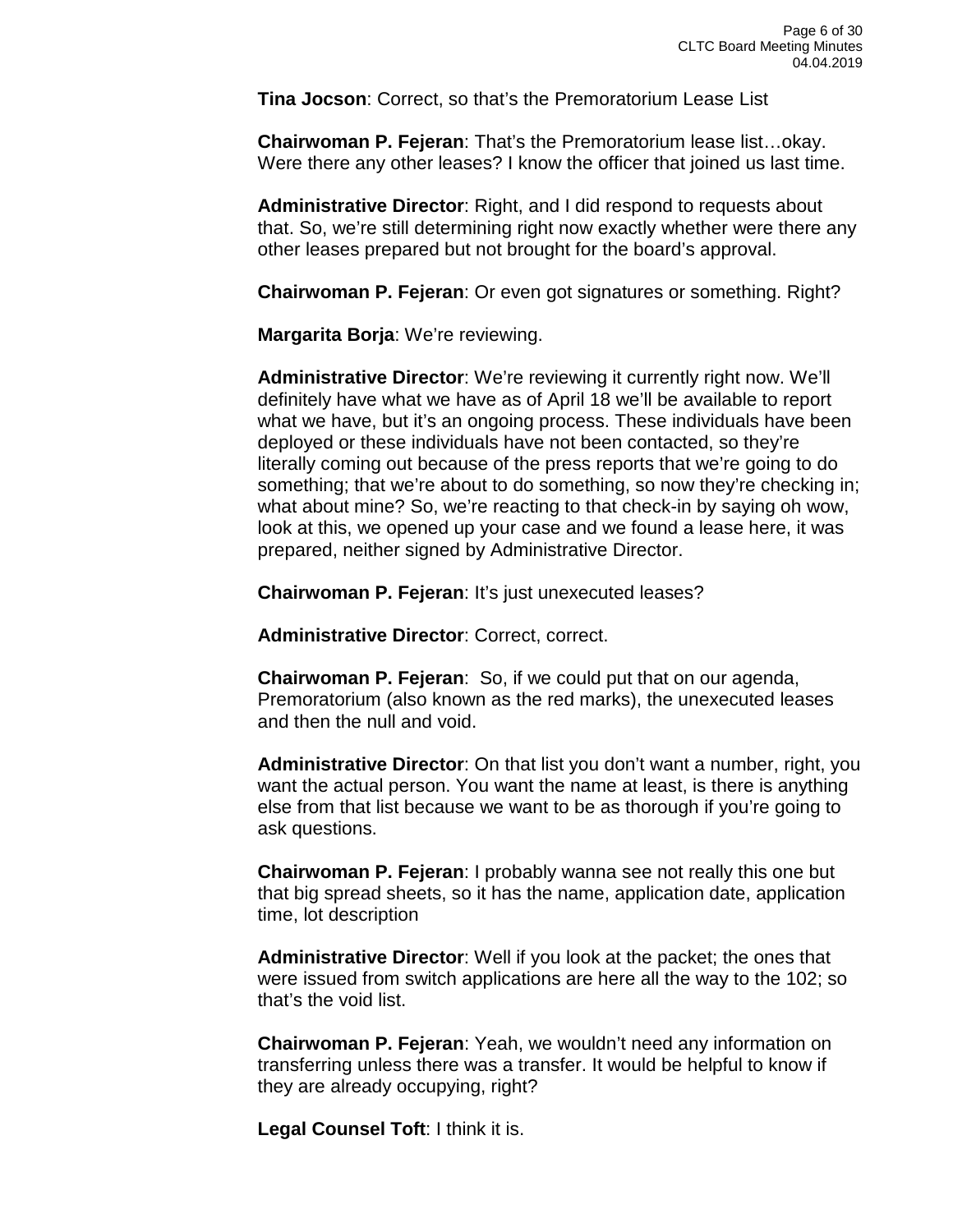**Chairwoman P. Fejeran**: But for the Premoratorium

**Legal Counsel Toft**: Yeah, it's the next page

**Administrative Director**: The green

**Legal Counsel Toft**: Yeah, the brown and green

**Administrative Director**: Yeah, the brownish green one. So, this is the red mark x that the media is determining to be red mark but this thing 1 to 28, that's what we have.

**Chairwoman P. Fejeran:** Okay and if its

**Administrative Director**: Notice that Borja isn't on this list and it's because…

**Chairwoman P. Fejeran**: Hers was unexecuted

**Administrative Director**: Right!

**Chairwoman P. Fejeran**: Okay, I think the list you have is good. So, I'd like to ask the commission to review the Administrative Directors report and be prepared to discuss those three lists so we can make some movement out there. I think we really need to get decisions made. It might also be helpful if we can notice those individuals that are on these list that will be discussing the leases next time, so if we can get some mailings out to them.

**Administrative Director**: We'll let them know and make contact to each of the 28

**Chairwoman P. Fejeran**: And the null and voids; yah, everybody

**Administrative Director**: Okay

**Chairwoman P. Fejeran**: That we're discussing it

**Administrative Director**: Yes

**Chairwoman P. Fejeran**: Right…. Okay, so, I think we're done with Administrative Director's report

**Administrative Director**: Yes ma'am

**Chairwoman P. Fejeran**: Premoratorium lease list has been tabled. Moving on to New Business, Land Inventory. I think it was described in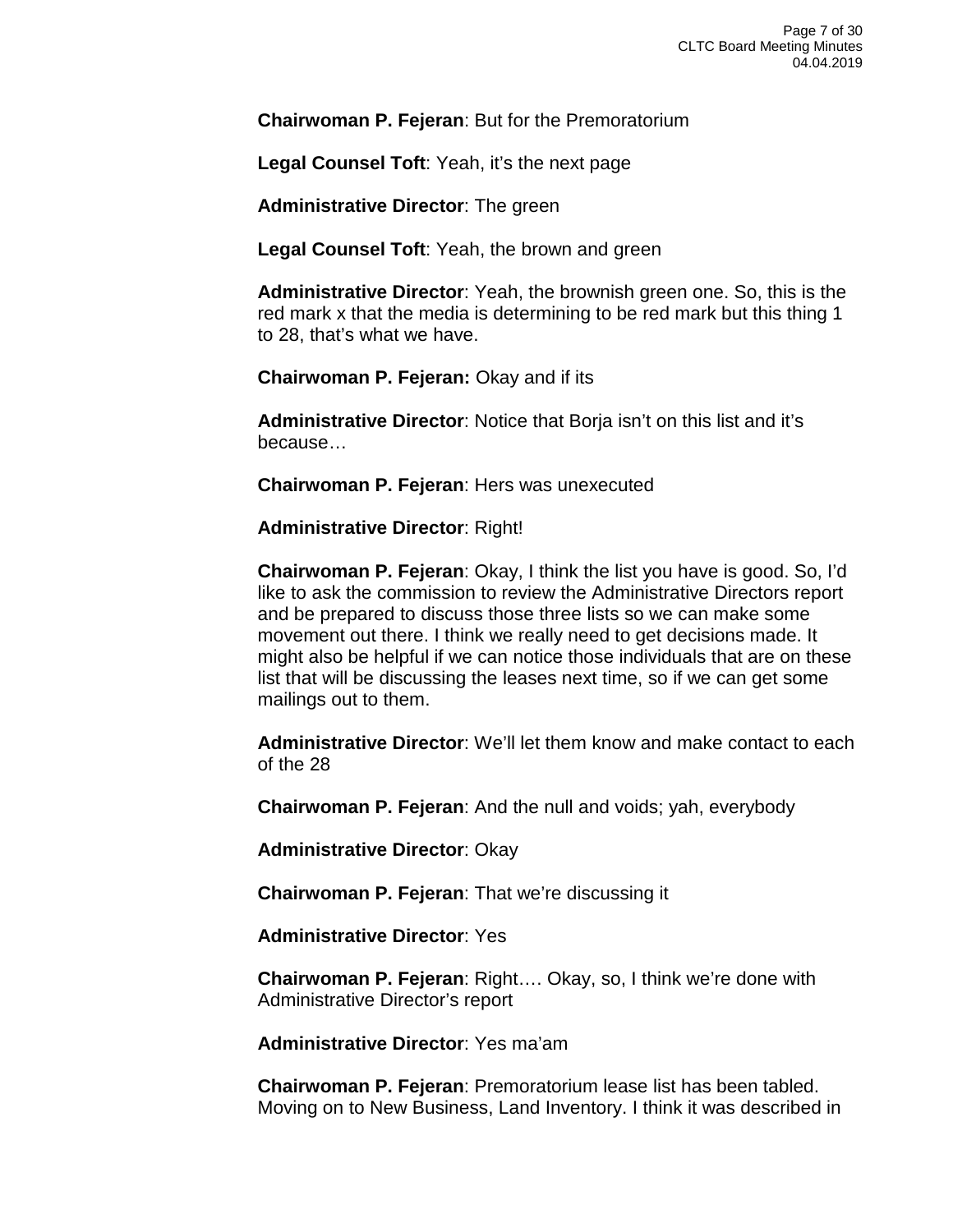our working session that we just completed. We do not have any information as to the vacant land, residential or agriculture.

**Administrative Director**: Right. Correct.

**Chairwoman P. Fejeran**: If we could pursue knowing what those numbers are that would help.

**Administrative Director**: Yes, were working with survey division, DLM survey division to determine exactly what is vacant as far as residential and agriculture, but then again, pending survey…

**Chairwoman P. Fejeran**: I guess my questions is who designated these? Who designated them residential versus agriculture?

**Administrative Director**: What we did, we just identified Agriculture leases and we just; whatever the commission issued as an Agriculture lease, we identified the properties

**Chairwoman P. Fejeran**: So, is there at any time when the commission was looking at the inventory, did the commission every say, you know what this is fertile farmland, this is going to be for Agriculture?

**Administrative Director**: No, no.

**Chairwoman P. Fejeran**: No? So, we've just been putting people on land saying okay that's Agriculture, okay, that's Residential?

**Administrative Director**: Right, right.

**Chairwoman P. Fejeran**: Okay.

**Administrative Director**: That's why I need to work with Dept of Ag because that's; I've made contact with them and I have a meeting with them actually with her, the Administrative Director, so we have to come up with a way for them to actually to do a review; of an assessment right of what's best for Agriculture and what's best for Residential

**Chairwoman P. Fejeran**: Wow, so that's never been done?

**Administrative Director**: Right.

**Chairwoman P. Fejeran**: Okay, so then how did the; when we did the commission did the subdivisions, right; I know that there's the Agricultural subdivision, the Master Plans, and then the Residential Master Plans, that was just based on existing? (someone in the background responds) Ahhhh, got it. Okay. Thank you for this. Commercial properties; so that was Residential and Agricultural.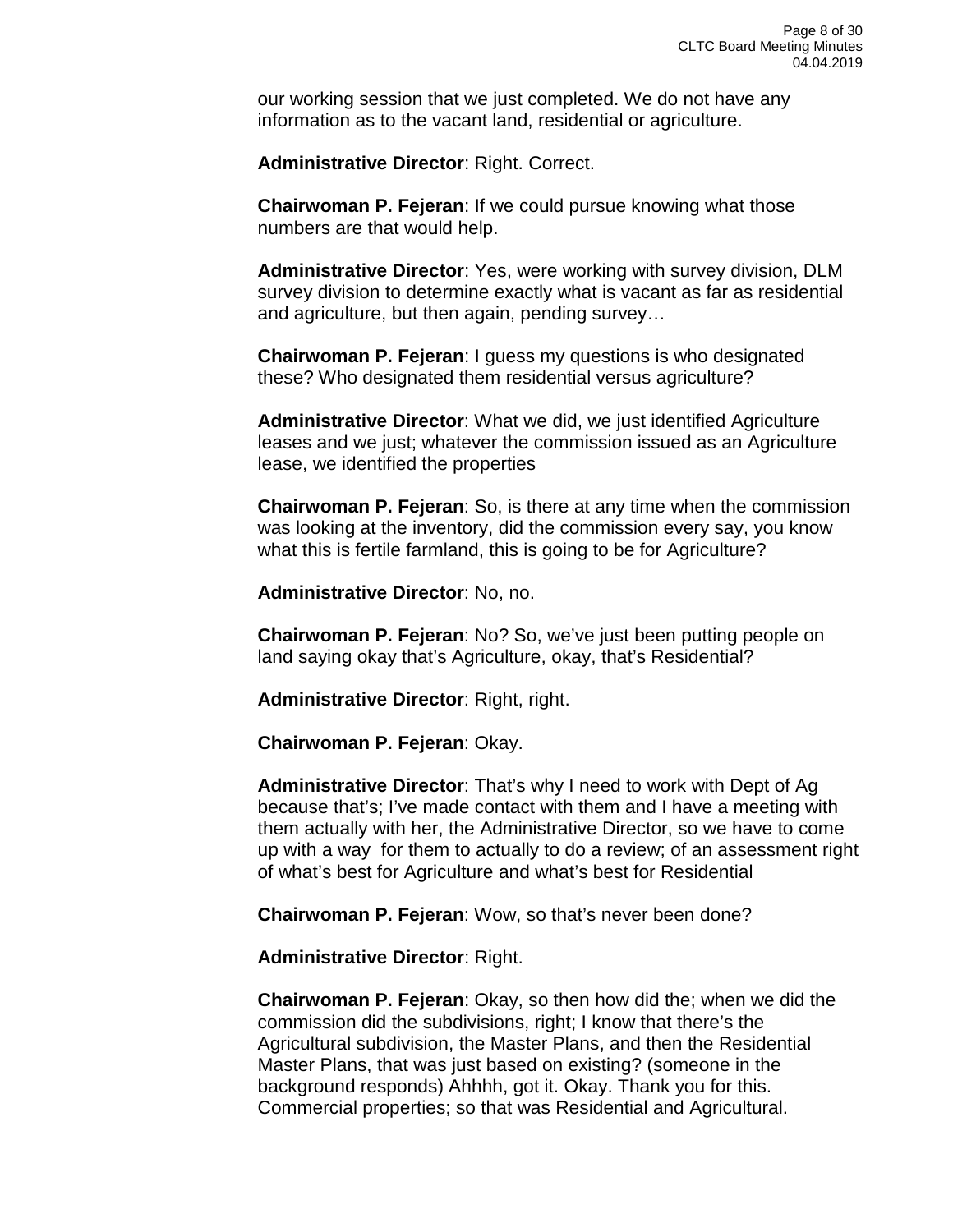#### **Administrative Director**: Right

**Chairwoman P. Fejeran**: Commercial properties - The Administrative Director and I met with GEDA and as the commission knows, there's five (5) properties in our Commercial inventory that are ready to be RFP'd out for Commercial leasing. I wanted to see if the commission was ready to, I guess engage with GEDA to get that process started. What did they say? They just needed a letter from the commission asking GEDA.

**Administrative Director**: Actually, the words that they used what a motion to engage with GEDA. So, a copy of that part of the minutes would suffice, but I'll work that out with Executive Administrative Director Melanie Mendiola.

#### **Chairwoman P. Fejeran**: Okay.

**Administrative Director**: I'll work it out as to what paperwork they need but I know we discussed it.

**Chairwoman P. Fejeran**: Okay but the commission want to make a motion to engage with GEDA for these five (5) properties. It would be the first step in a long path to commercial leasing but what it would do is it would get the ball rolling because right now without it they can't do nothing so it would just be a motion to, what did you say? Motion to engage…

**Administrative Director**: Motion to engage with GEDA with regards to the five (5) properties listed

**Chairwoman P. Fejeran**: And to engage with our MOU right; to execute and work thru our MOU

**Administrative Director**: Right, right. The MOU was signed in 2017, so its relatively new and we've reaffirmed it. Our intention is to reaffirm it, pending the commission's guidance. She did indicate, Ms. Mendiola did indicate that she would like to see or she made a recommendation for the RFP to go all out for all five (5) at the same time so that way we can get the best possible, I guess reaction or proposal and then we can meet in a preproposal conference to decide exactly what we would like from those properties.

**Chairwoman P. Fejeran**: Right, right. A committee has been formed for commercial leases right, so, I would just need a motion from the commission to engage with GEDA.

**Margarita Borja**: I just have a question.

**Chairwoman P. Fejeran**: Oh, one question.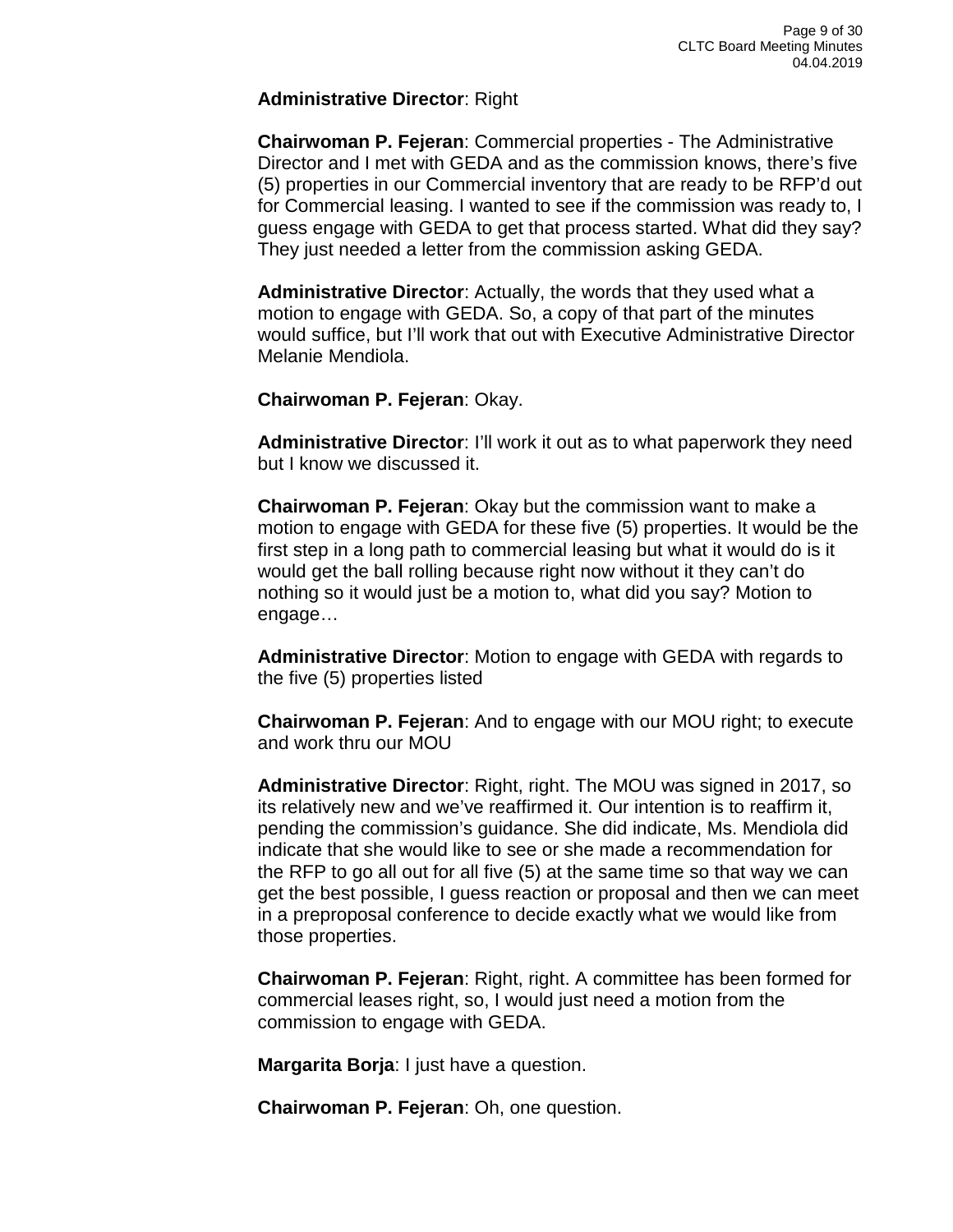**Margarita Borja**: Just one question. I'm not sure if the 5075, the one that was a right of entry that was given to GWA is going to be included in this because it's up until December 30, 2019, so I don't know if its…

**Chairwoman P. Fejeran**: Yeah, I think it is. It's part of our list. I think we can pursue, yeah, I think we can pursue it and maybe have something ready right away. Okay, thank you for that. That's the property behind East West Rental. That's one of the five. (mumbles in the background) Yes, that's one of the five.

**Administrative Director**: Oka Point is one.

**Chairwoman P. Fejeran**: Oka Point.

**Administrative Director**: The property right across GVB you know where they put the Christmas lights, that vacant property. That's another one.

**Commission A. Duenas**: Okay. And then…

**Chairwoman P. Fejeran**: There's the two in Yigo.

**Administrative Director**: Yes. In previous packets.

**Chairwoman P. Fejeran**: Yeah, I just saw it.

**Administrative Director**: Let me look at the previous packets. Forgive me, it might be (inaudible conversation in background)

**Chairwoman P. Fejeran**: Okay, here we go, so behind East West Rental, near the Yigo gym, across the Yigo gym, Oka Point, and across from GVB.

**Commissioner A. Duenas**: Okay.

**Chairwoman P. Fejeran**: So these are the only five commercial properties that the commission has pushed to the Legislature that have gone through that whole process, that have gone through the Commercial Rules and Regs as far as possible and so now were ready to work with GEDA, so we would need a motion from this board to engage with GEDA and a formal letter that will list the properties. And there would be, like he said, a preproposal

**Administrative Director**: Premeeting

**Chairwoman P. Fejeran**: Premeeting, where like the subcommittee or commission would sit down with GEDA and develop the RFP criteria, the judging criteria. Okay?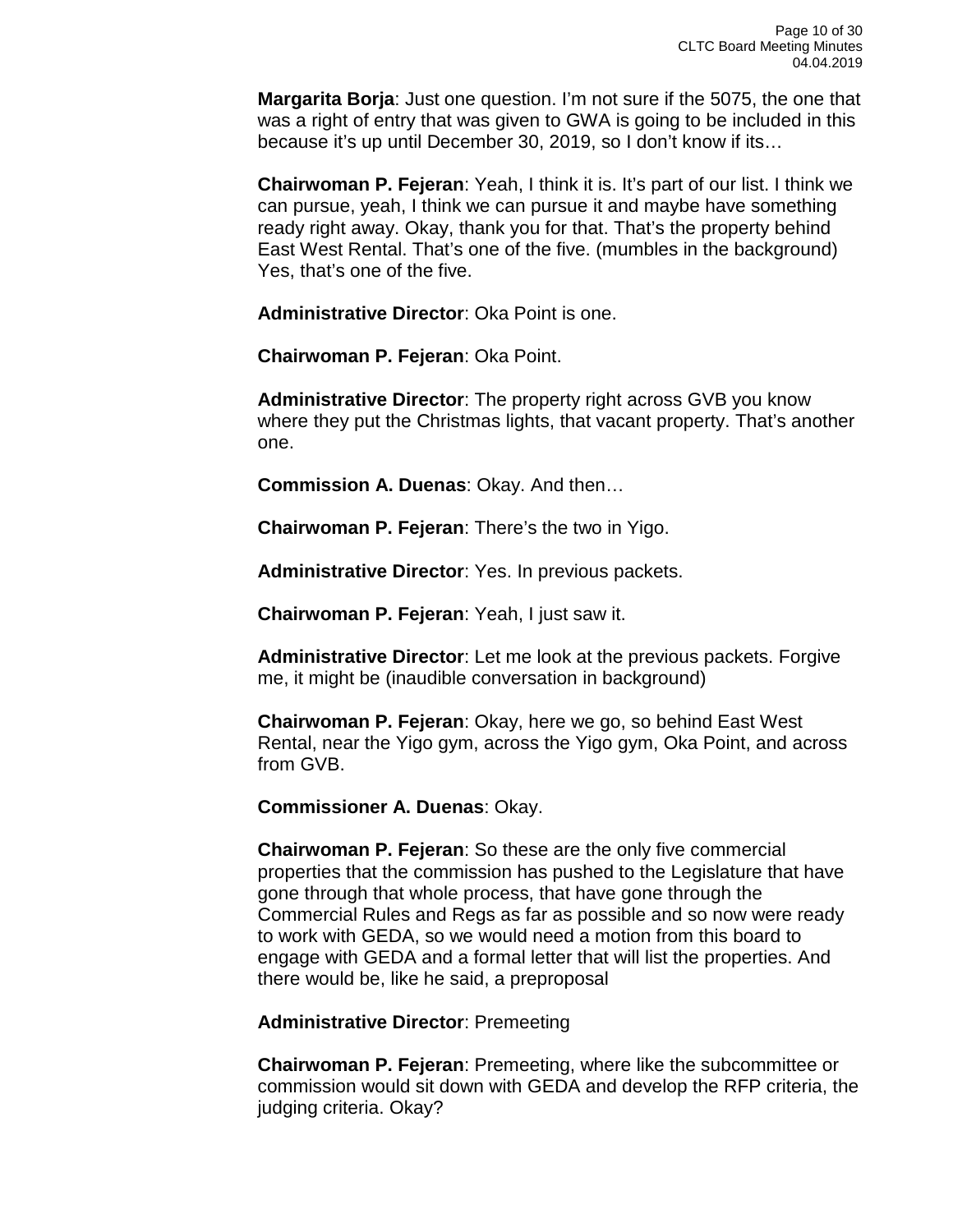Commissioner A. Duenas: **Motion to engage GEDA regarding the five properties. One behind East West Rental, near Yigo gym, across Yigo gym, Oka Point and across GVB and to provide a formal letter to list the properties**.

**Commissioner S. Techaira**: We could list the properties?

**Chairwoman P. Fejeran**: It would be just this list telling them exactly the properties; not like real estate listing. Okay a motion's been made.

**Commissioner S. Techaira**: I second that motion.

**Chairwoman P. Fejeran**: Seconded by Commissioner Shawntel Techaira. Further discussion.

**Commissioner S. Techaira**: None.

**Chairwoman P. Fejeran**: Okay all those in favor

#### **All Commissioners**: Aye.

Chairwoman P. Fejeran: Ayes have it. Motions made let's get that ball rolling. Thank you. And then going on down after commercial, we have submerged lands. And thank you for pulling this information, you know for us to understand what submerged lands mean. I see an exert from 21GCA Real Property under chapter 63, Territorial Seashore Protection Act. How does this help us?

**Administrative Director**: Yes, well, what it does is that it gives us a framework for what submerged lands are and if you look at 63MO3C, Seashore Reserve, it means that land and water area of Guam extending seaward to the 10<sup>th</sup> fathom contour including all islands within the governments jurisdiction except Cabras and those villages wherein residences have been constructed along the shoreline prior to the effective date of the Seashore Act. It means from the main high waterline for a distance on a horizontal plane of 10 meters and from the main high waterline to the inland edge of the nearest public right of way so it gives you kind of a framework for what Seashore Reserve means and it helps us to better define what submerged land means because from time to time land becomes submerged, right, under water depending on the tide, depending on so many environmental concerns so I just included that as a guide, maybe, I know we were trying to determine the definition of submerged lands and then pending anything from the legal counsel, what any other definitions do we have, legal definitions of it and then identifying whether we have indeed submerged lands in our property and I believe we do. Its currently under Commercial Lease.

**Chairwoman P. Fejeran**: On one of the other meetings I was handed this. This one. Is that from you?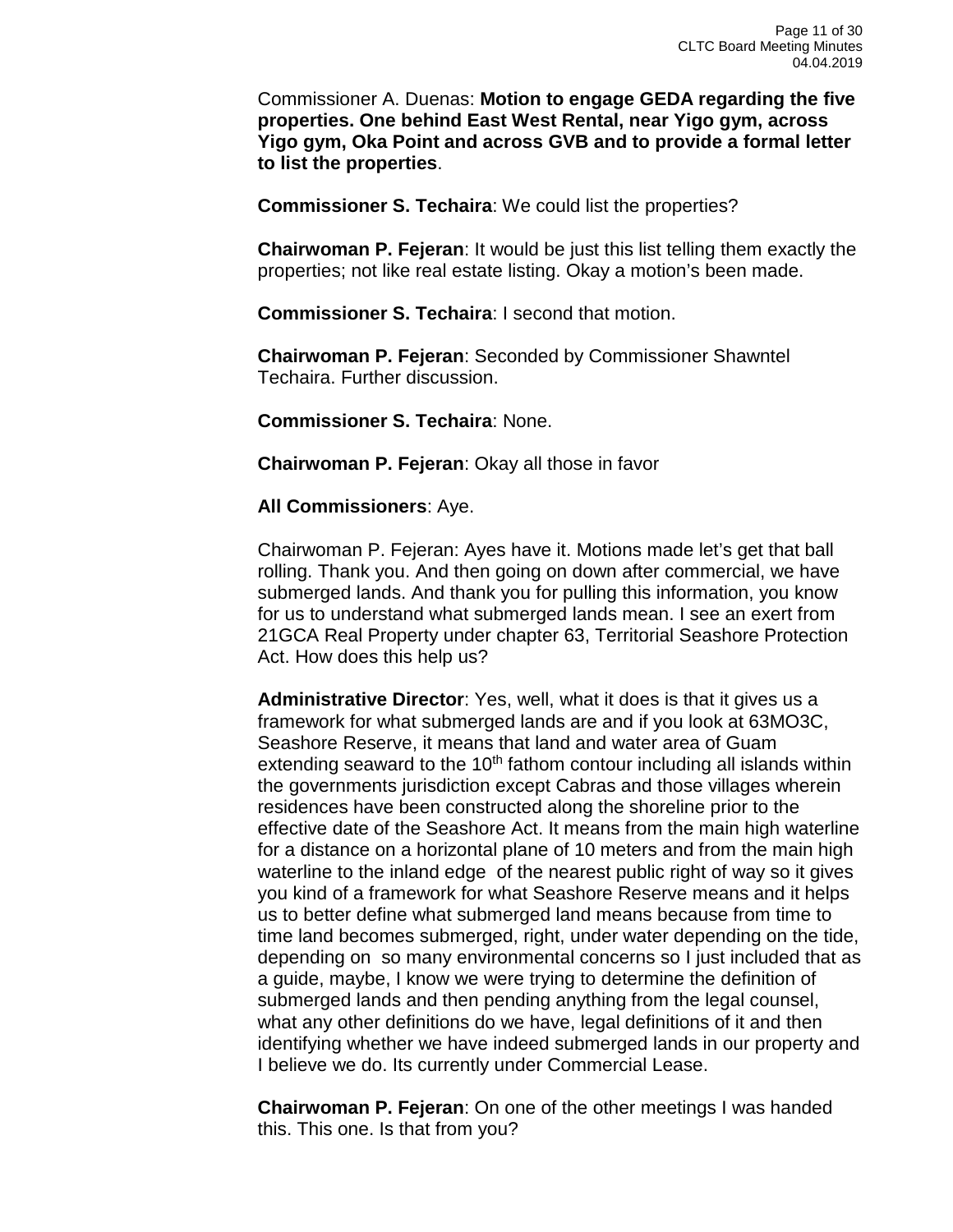**Legal Counsel Toft**: Yeah, I think so.

**Chairwoman P. Fejeran**: Okay so whatever is done there has to be considered by the Territorial Seashore Protection Commission

**Legal Counsel Toft**: Uh huh.

**Administrative Director**: And then I think that bides for it in 63104

**Legal Counsel Toft**: Yeah, I mean GovGuam does have, CLTC does not have but GovGuam does have submerged landings with the observatory… (inaudible) And I think the opinion I gave you does this question having been considered before as to whether CLTC does have jurisdiction on certain parts of; yes we do

**Chairwoman P. Fejeran:** Okay

**Legal Counsel Toft**: But yeah, there's a couple

**Chairwoman P. Fejeran**: Nice, okay. Thank you.

**Legal Counsel Toft:** Yeah, I can forward that to the board also.

Chairwoman P. Fejeran: Thanks, I think it's trying to help me and the commission to try and get an understanding of what all this property means; what it looks like; but yeah, if you can forward that to the commission. Okay, next under New Business – CLTC and Guam Housing Corporation MOU

**Legal Counsel Toft:** Okay, so what I did Madam Chair is I just redrafted the existing MOU between Guam Housing and CHamoru Land Trust for the ten lots. They are described in the MOU within its inventory and then I did provide a map as well as to where those ten lots in Sagan Linahyan are located. There's a lease agreement that GHC has with a previous construction company for a construction of a home and then the requirements are all there and then there is an attached addendum for the home that they built on Tract 1113, Block 12, Lot 1 and then there's a reference to the acting president; or now the current president. She would like to reaffirm our MOU so that was her letter asking that Memorandum of Agreement or Memorandum of Understanding. She also said they're going to issue an invitation for design for the next phase, or for the next home. And then here's the old MOU which was signed by David Camacho and Michael Borja.

**Chairwoman P. Fejeran**: I didn't see that this old MOU had an expiration date

**Administrative Director**: Right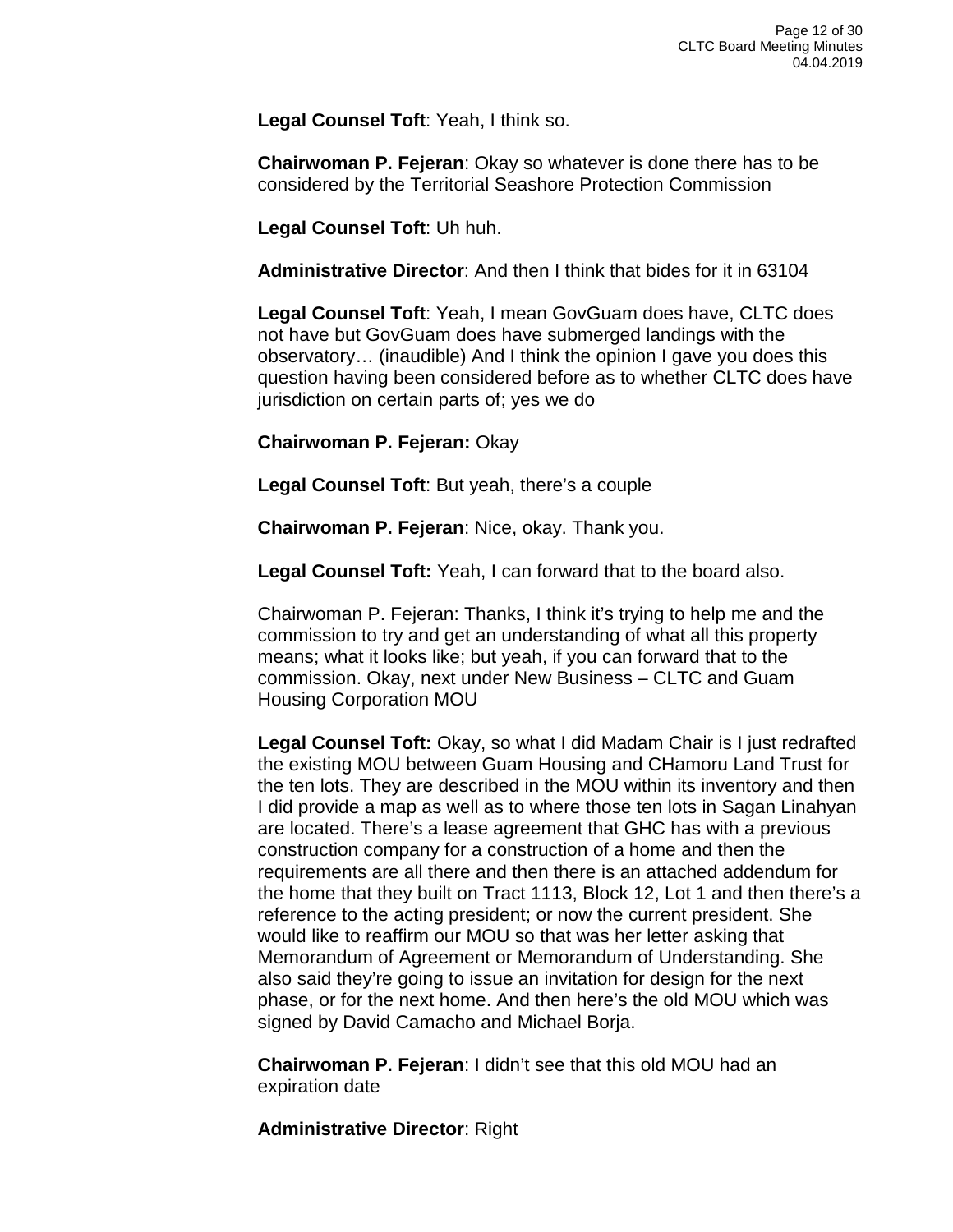**Chairwoman P. Fejeran**: so is it just reaffirming

**Administrative Director**: Right

**Chairwoman P. Fejeran**: and just signing a new MOU

**Administrative Director**: Right, it's just this board, this commission versus the previous commission. As you can see the signature blocks are not the administrators, it's actually you as well signing with me, affirming the commissions acceptance of the MOU

**Chairwoman P. Fejeran**: Okay, thank you

**Administrative Director**: On a related note, Linda Hernandez that we just passed, we just approved hers

**Chairwoman P. Fejeran**: Yes

**Administrative Director**: This is what it comes out of, this Memorandum of Understanding

**Legal Counsel Toft**: While the MOU doesn't have an expiration because it says the plan was reached and that the license…(inaudible) and it's at the expiration of that license that those lots go back to CLTC

**Chairwoman P. Fejeran**: Okay. And with this; have you gone thru this and everything checks out

**Legal Counsel Toft**: I haven't seen individual licenses...(inaudible)

**Administrative Director**: We just took the existing MOU that was made, and we just literally changed the signature blocks because as far as we were concerned, I was concerned, everything was in place from the previous board; in 2014

**Chairwoman P. Fejeran**: My question is, for granting sublicenses, does that follow under our Commercial Rules and Regs, how does that pan out? (long pause) Unless the original MOU was signed in 2014; after the Rules and regs came out or before? I don't know; I mean does this MOU really something I think the commission can absolutely stand behind, I just want to make sure that were following our rule and regs and not doing something could get us into trouble again.

**Administrative Director**: I think we can work out the license for the first lot, right; we can draw up the license for the first lot because it was the commissions determination to execute (unable to fully hear Administrative Director's conversation with LC)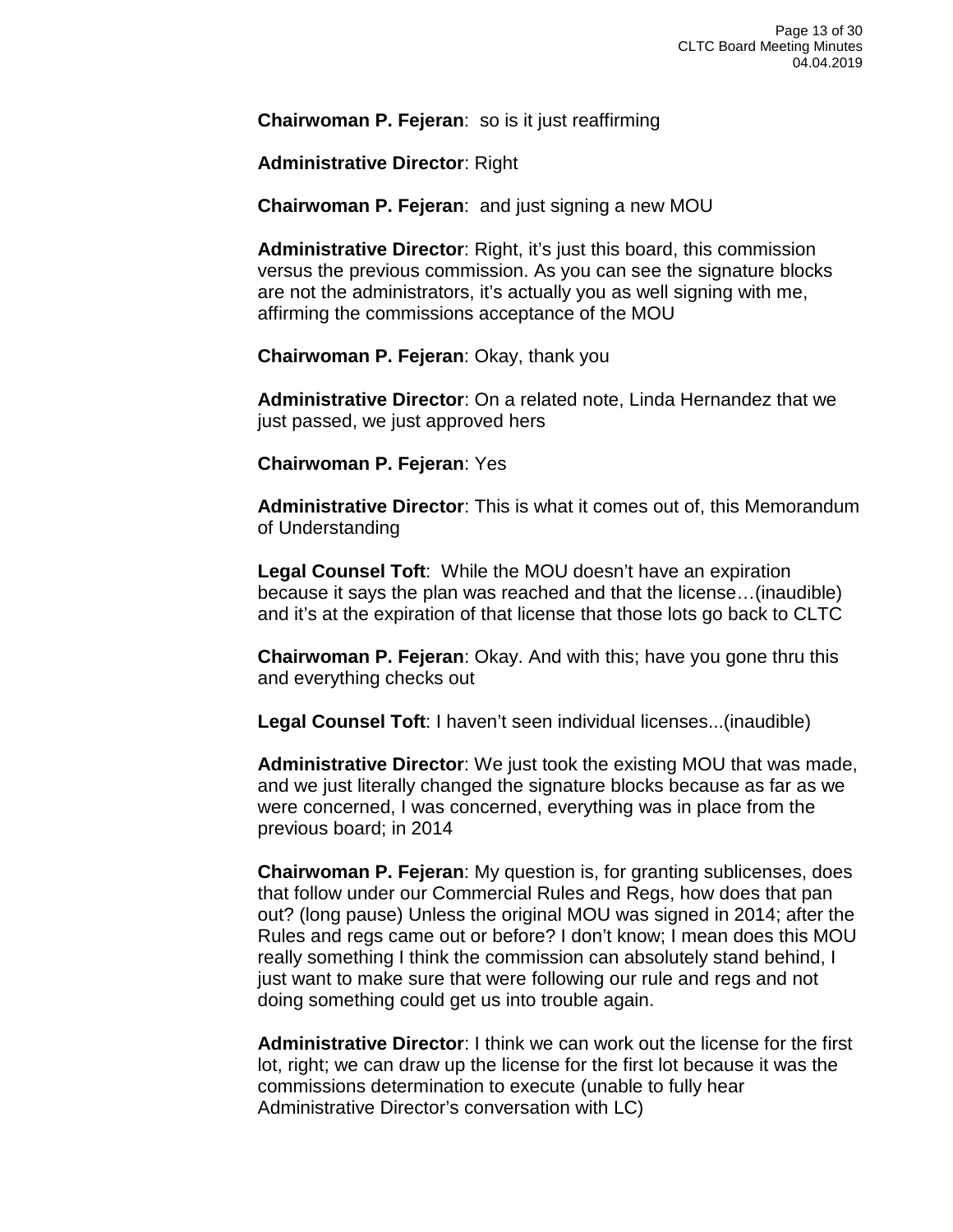**Legal Counsel Toft**: For Lot 1

**Administrative Director**: Right, for Lot 1; the first one so we just have to draft the license for it but in response to the chair, is there anything that might preclude the drafting of sublicenses

**Legal Counsel Toft**: Not that I've seen but I'll double check that and get back to you before the next meeting

**Chairwoman P. Fejeran**: Okay, thank you. So, we can table this until April 18th.

**Administrative Director**: But my only concern is the granting of the license, does it occur after? Or does it occur beforehand so that GHC can sublicense it to the developer, see what I'm saying. See what I'm saying, so right now because the previous MOU, they already executed the design and the building of it, I don't whether CLTC because I wasn't here, I don't know whether the CLTC granted the license, that's why I was asking, that's what I'm saying.

**Legal Counsel Toft**: (inaudible conversation) …because I never saw that

**Administrative Director**: That's what I'm saying if the commission did so without granting a license, as long as there was nothing on GHC side; and I certainly didn't see anything granting; I don't know if you looked thru the Use Agreement though and the Use Agreement is not a license

**Chairwoman P. Fejeran**: Right. It's just with the contractor.

**Administrative Director**: Right. Exactly. So that was my concern when I brought it up. But I didn't see anything; but because they didn't sublease it to them or sublicense it to them.

**Chairwoman P. Fejeran**: Right.

**Administrative Director**: They just said, please build it; please build it and we'll find somebody to take over the mortgage inclusive of the construction

**Chairwoman P. Fejeran**: Okay. Thank you, Legal Counsel for further looking into that. Okay next items on the agenda, number six, Commercial Lease. First is the Guam Racing Federation Lease Agreement.

**Administrative Director**: So, we have there the draft and then there were inserts passed around. I'm sorry that these inserts didn't make it into the packet but the draft that was provided or that is referenced here in your packet, is the draft that was provided by the Guam Racing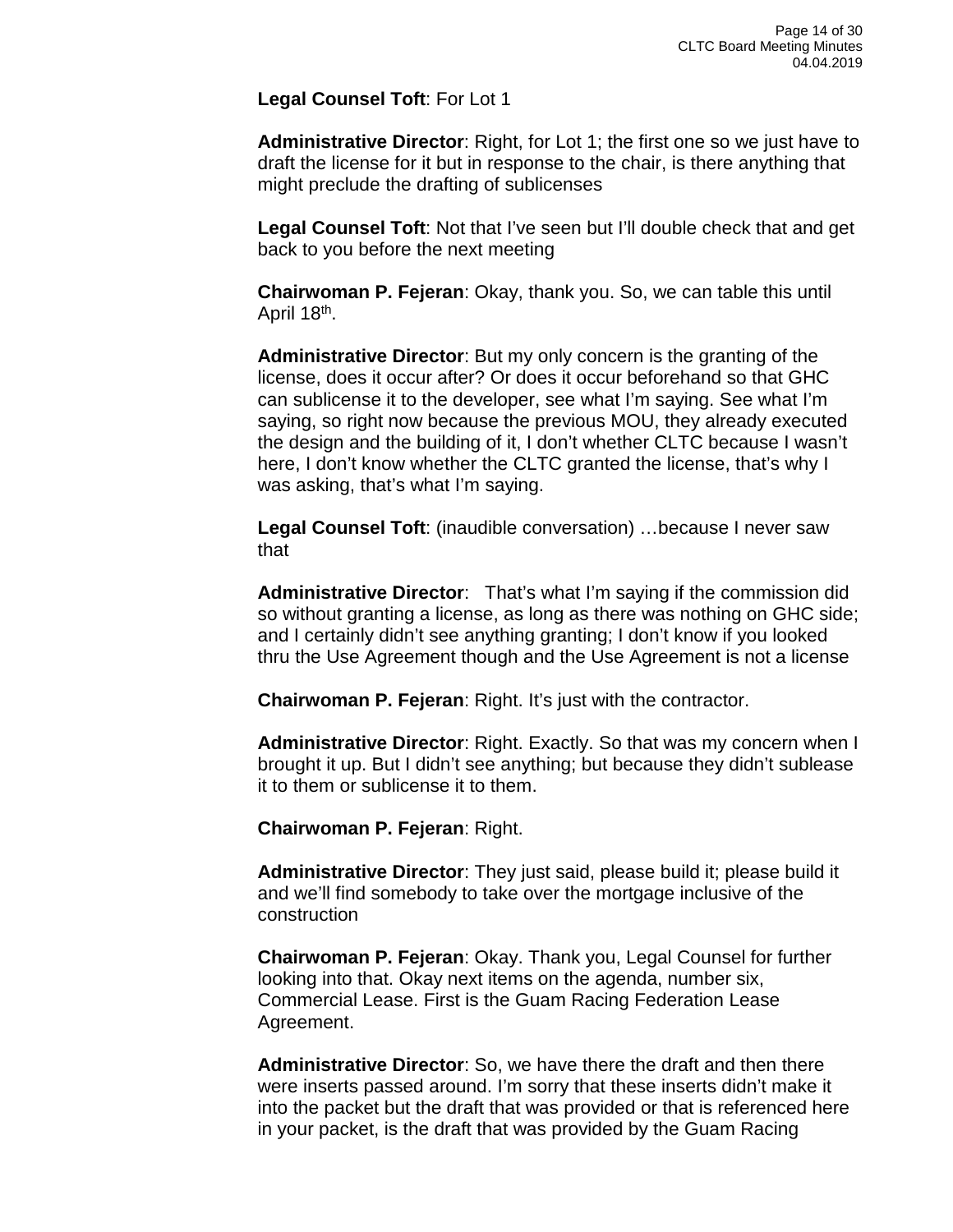Federation, so I apologize; there was no cover letter. When we had a negotiation meeting, the first meeting almost 2 weeks ago, this was the only document they had in addition to the memorandum to Administrative Director Borja that they were exercising their right to first refusal. And then of course the public laws behind it just to give you a framework. And then the attachments were added were Legal Counsel Toft's comments

**Chairwoman P. Fejeran**: Oh, thank you

**Administrative Director**: And then our commercial guru which is Joey Cruz looked thru the existing PL and the terms, the original terms of the contract and he provided his assessment and our counter proposal.

**Chairwoman P. Fejeran**: Okay, so this one that you're looking at, that was Guam Racing Federation saying, here this is what we want our terms we want of this lease agreement

**Commissioner S. Techaira**: But we didn't agree with the terms

*(audience mumbling in the background)*

**Chairwoman P. Fejeran**: No, no.

**Commissioner S. Techaira**: Okay

**Chairwoman P. Fejeran**: No, I know it scared me too.

**Administrative Director**: It says "draft" first of all, that's number one. Number 2, we just started the talking, were not there yet but we'll get there.

**Chairwoman P. Fejeran**: So, I think we discussed it, I think we kind of discussed it last time, the starting points for the lease, right? There's three starting points, one is the bill that the lease will be based off; two, there the bill, there's the old lease.

**Administrative Director**: Right, the previous lease.

**Chairwoman P. Fejeran**: The month to month, right but then the third is the Commercial Rules and Regs for leasing and I see that our LC went thru the lease; was this based on their draft lease?

**Legal Counsel Toft**: This is based on their draft, so the numbers correspond with the numbers that …(*inaudible*)…well some, some of them are; but I'll clarify

**Chairwoman P. Fejeran**: Okay, and then the next, this one, not on the CLTC email letter head. This one's from Joey.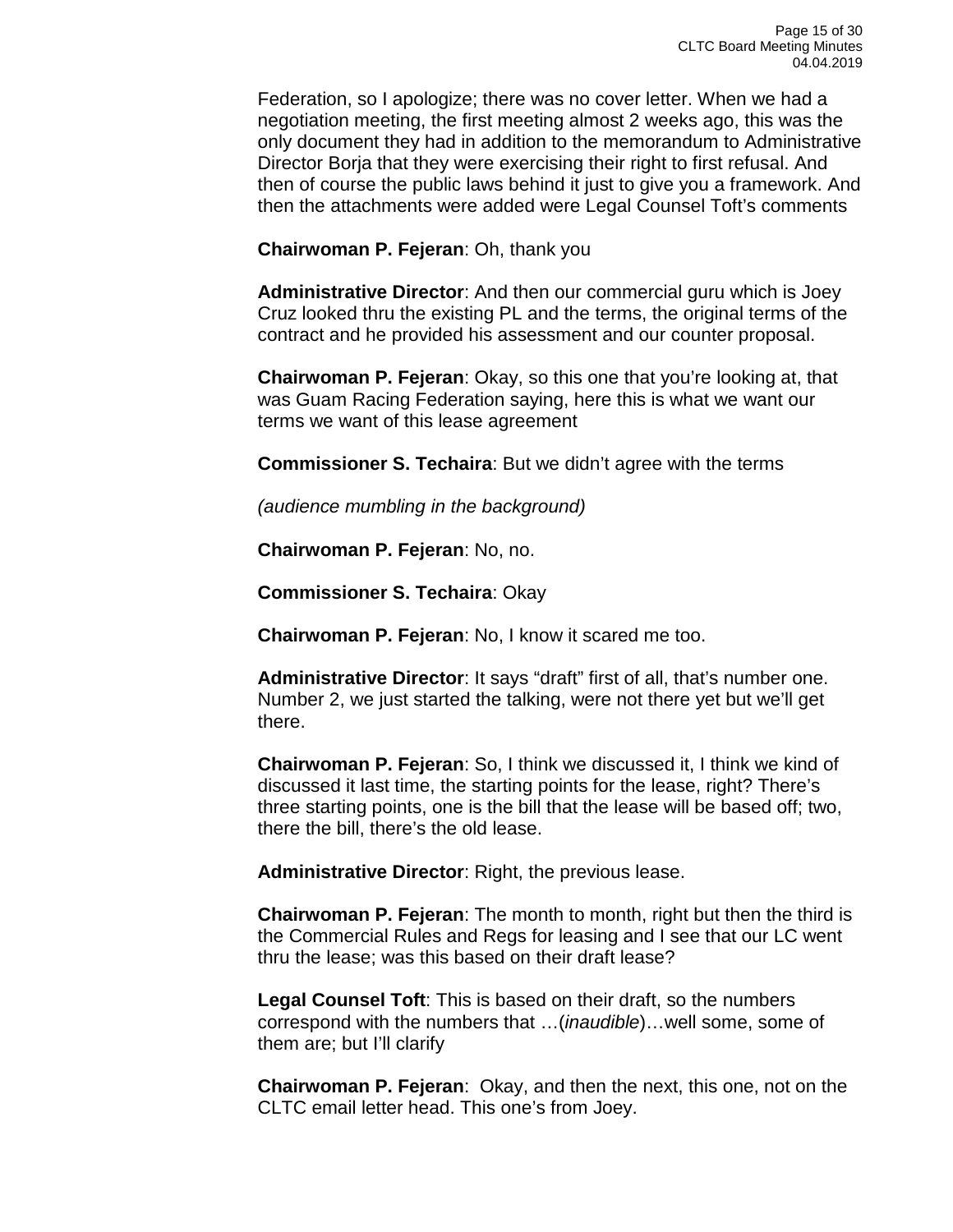**Administrative Director**: Yeah

**Chairwoman P. Fejeran**: And he's also looking at their proposed lease

**Administrative Director**: He summarized their lease

**Chairwoman P. Fejeran**: Talking about what's allowed or not

**Administrative Director**: He summarized their lease so that you have a summary, the bullet points, summary of their lease

**Chairwoman P. Fejeran**: Okay

**Administrative Director**: So, if you needed a better indication of what they say or do, and then on the bottom it says proposed CLTC terms, everything that follows is what he proposes we should do; and he did review the Commercial Rules and Regs, that's what this is based off on

**Chairwoman P. Fejeran**: Okay. So, I'd really, of course like the draft of the lease, maybe drawn up, like a real draft lease drawn up based on these comments and the Commercial Rules and Regs and the bill

**Administrative Director**: Well, if you could review them so that by the time the draft lease is presented, we would have the option to move as swiftly as you wanted to or make corrections, right. So we'll have it ready for you by the  $18<sup>th</sup>$  if so desired and then you would have the opportunity at the next two weeks and look out, make notes, and then you could communicate the notes to me within the two weeks, we can have the draft lease included in the amendments or any thoughts we might have or your thoughts

**Chairwoman P. Fejeran**: Okay. Thank you. Okay, so the commission will review LC and the program coordinator's assessment. Okay so the Guam Raceway Federation lease agreement. Sorry remind me when again this has to be tied up. Completed?

Administrative Director: June 6 approximately; I would say 21 June because they initiated their first write-up as refusal on 21 December so that gives us six months from that time.

**Chairwoman P. Fejeran**: Okay so if we have a draft to look at April 18th

**Administrative Director**: And they requested some time because of Smokin' Wheels. Okay so that gives us a little bit of a cushion.

**Chairwoman P. Fejeran**: Yeah, do they charge entrance into Smokin' Wheels?

**Administrative Director**: I'm sure they do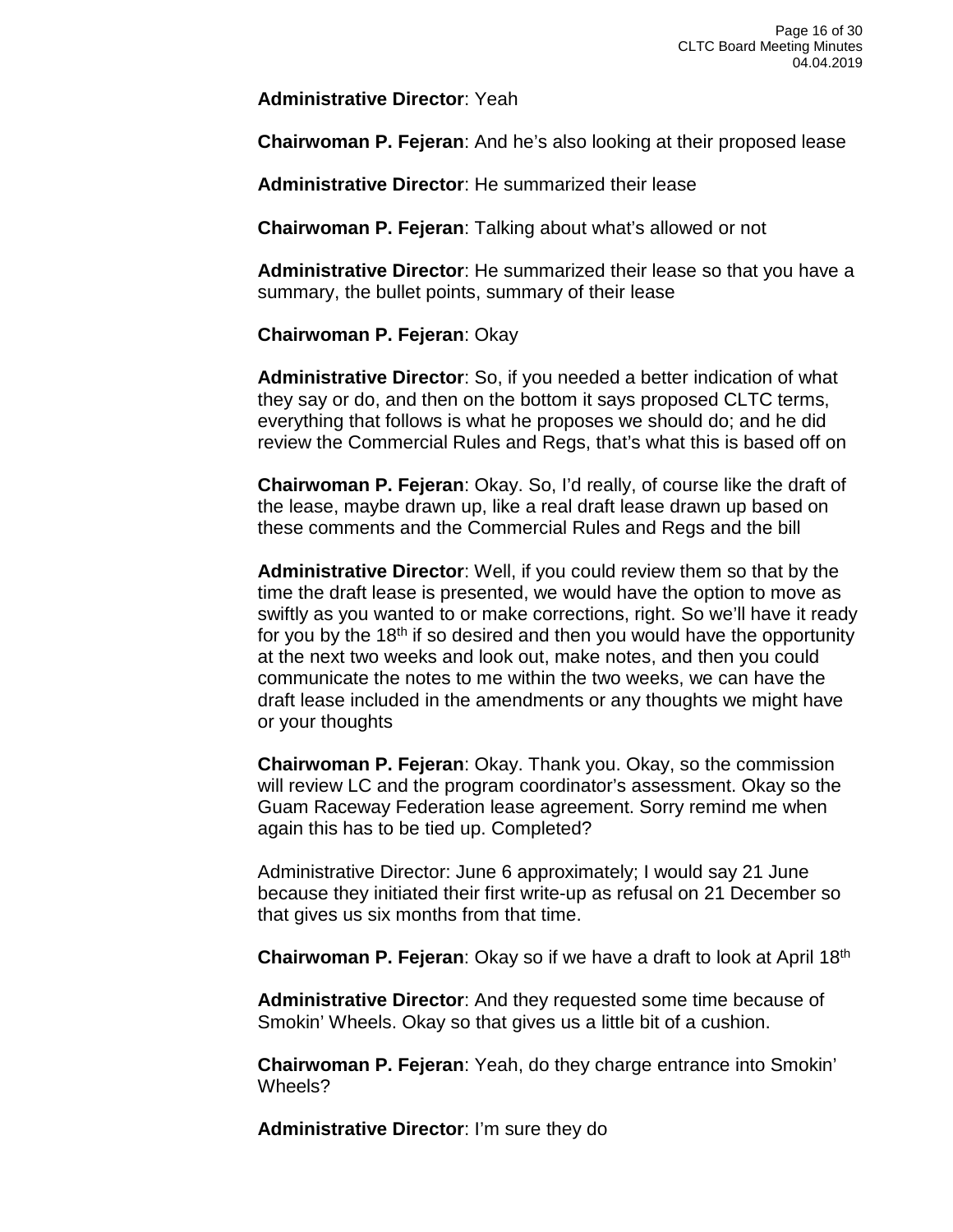**Chairwoman P. Fejeran**: Can we just follow up with them because as the current law is written they have to pay us

**Administrative Director**: They haven't been very good to tell you the truth at the Participation Fee, they haven't been good at reiterating that to trust

**Chairwoman P. Fejeran**: Yeah. Well let's hold their feet to the fire and hold them accountable

**Administrative Director**: I think part of the issue too is that there's no requirement for them to let us know when they're having an event, so we don't know when the events occurring; that's self-reporting in my opinion; I had a previous lease and it was self-reporting; they don't report activities and then we don't have the watch dog. I live right next to the racetrack, I drive by it every day

**Chairwoman P. Fejeran**: You know when there's activity

**Administrative Director**: I know if there's activity

*(inaudible mumbling in background)*

**Administrative Director**: If you look closely, both of them, both Joey and Nick have really looked at that and said, that's a sore spot for us. So, we wanted to include that in the tenants of the lease, specifically the tenants of the lease

**Legal Counsel Toft**: The last one is kind of bare bones.

**Chairwoman P. Fejeran**: Yeah

**Legal Counsel Toft**: We definitely want that one to be accounted for.

**Chairwoman P. Fejeran**: Yeah, strengthen that. Plus, you know we heard from our beneficiaries that are on the residential waiting list, what are we doing giving away all this property for raceway, when we know that there's so many people that need residential properties. Okay. Thank you.

Moving on under Commercial Lease, Hawaiian Rock products. Esteemed gentlemen, thank you for patience. If you could state your name for the record.

**Jerry Johnson**: Hafa Adai Chairperson Fejeran and CHamoru Land Trust Commission and Administrative Administrative Director Hattig. I'm Jerry Johnson, President of Hawaiian Rock products and I have with me, Mr. Dan Swaveley who's a consultant for Hawaiian Rock products. I surely appreciate the short time to orientate you about an opportunity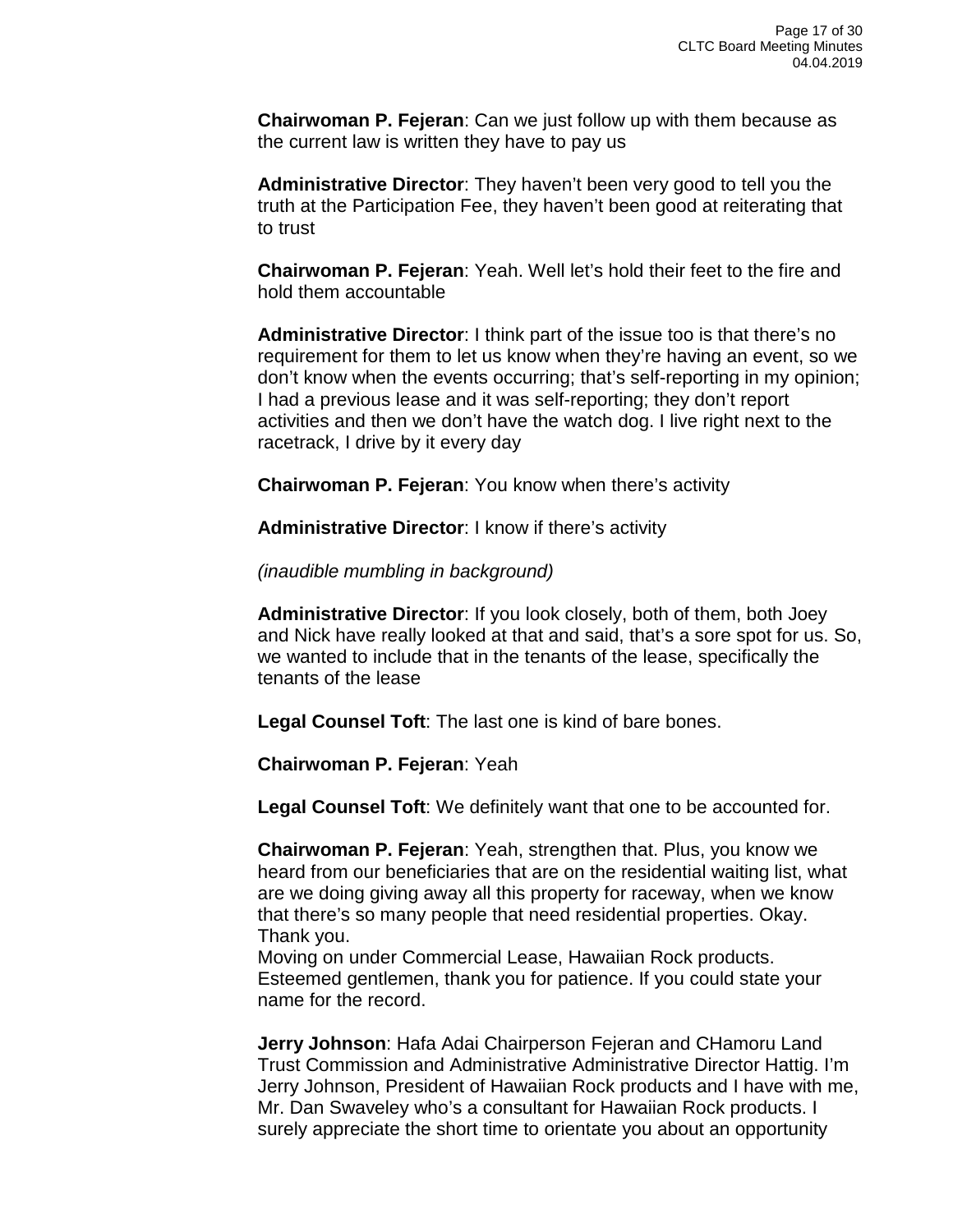that could bring additional revenues to the Trust as well as additional homestead lots.

Lot 5412 in Mangilao is in the Trust inventory. This is the property better known as the basic lot which the new GPA, and GWA property is located on which is right here. This is the entire lot; it's about 100 acres. On this lot, we have proposed several years ago which I'll talk to do a mass grading of this entire lot to the trust. I tell you a lot of work in it, in the meantime this was given to GPA/GWA and also some homestead lots were given over on this boundary over here. This is a former quarry that from the 1960's that has been quarried down. This is basically a hillside, hills, ridges, and everything. Our company lease property is immediately next door, Hawaiian Rock Products; and Marianas Stone had done some work on the property next to the GPA/GWA building. Our original proposal is to graze the property up to the cliff line and preserve all the property down by the ocean as a preserve. We didn't feel; first of all, the quarry drops off quite a bit and we did not want to get into a situation where there's any erosion, any ocean erosion. So that was our proposal, like I said a portion of the property was previously quarried in the sixties and the eastern portion; the property is a good candidate for grading both for extract from it that we can use immediately next door and grade it in such a form that it can develop new residential lots and it would be some of the most beautiful lots on the island because if we take this cliff down, I mean it have an ocean view and very nice residential lots. Hawaiian rock has been foreseeing this project with the Commission officially since February 2006. You know I did talk to the Administrative Director long before that, before we officially submitted a proposal but; at that time, we signed an agreement with the Trust to mass grade the upper and middle portions of the lot. We undertook topographical surveys, environmental, and archeological base line studies, engineering plans for the mass grading of those two areas and two lots for homesteads but actually we had two grading plans that the trust could choose which one of those grading plans they wanted to have. Only eight months later however in October of 2006 we learned thru KUAM broadcast that 16 acres of the upper and middle portion had been given to GPA/GWA for their new headquarters. Undeterred by this unilateral revision to our agreement, we revised the plan to severe by focusing on the remaining lot of 5412. We finished all those studies and plans by December of 2008 and negotiated a royal team for the limestone augur generated from the mass grading operations. In addition, during the surveying, environmental, archeological studies and engineering plans, Hawaiian Rock was paying a due diligence fee of five hundred dollars (\$500.00) a month to the trust and I think we paid that for about a year and a half, almost two years and until of course, things changed. During the first few months of 2009, the Commission was reviewing our full package of studies, plans, royalties, so that we could at last begin the project. Unfortunately for both the trust and for us, June 2009 the Legislature placed a moratorium on Commercial Leases by the Trust. We spent the next two years testifying on various bills dealing with the rules and regulations as well as general commercial leasing terms and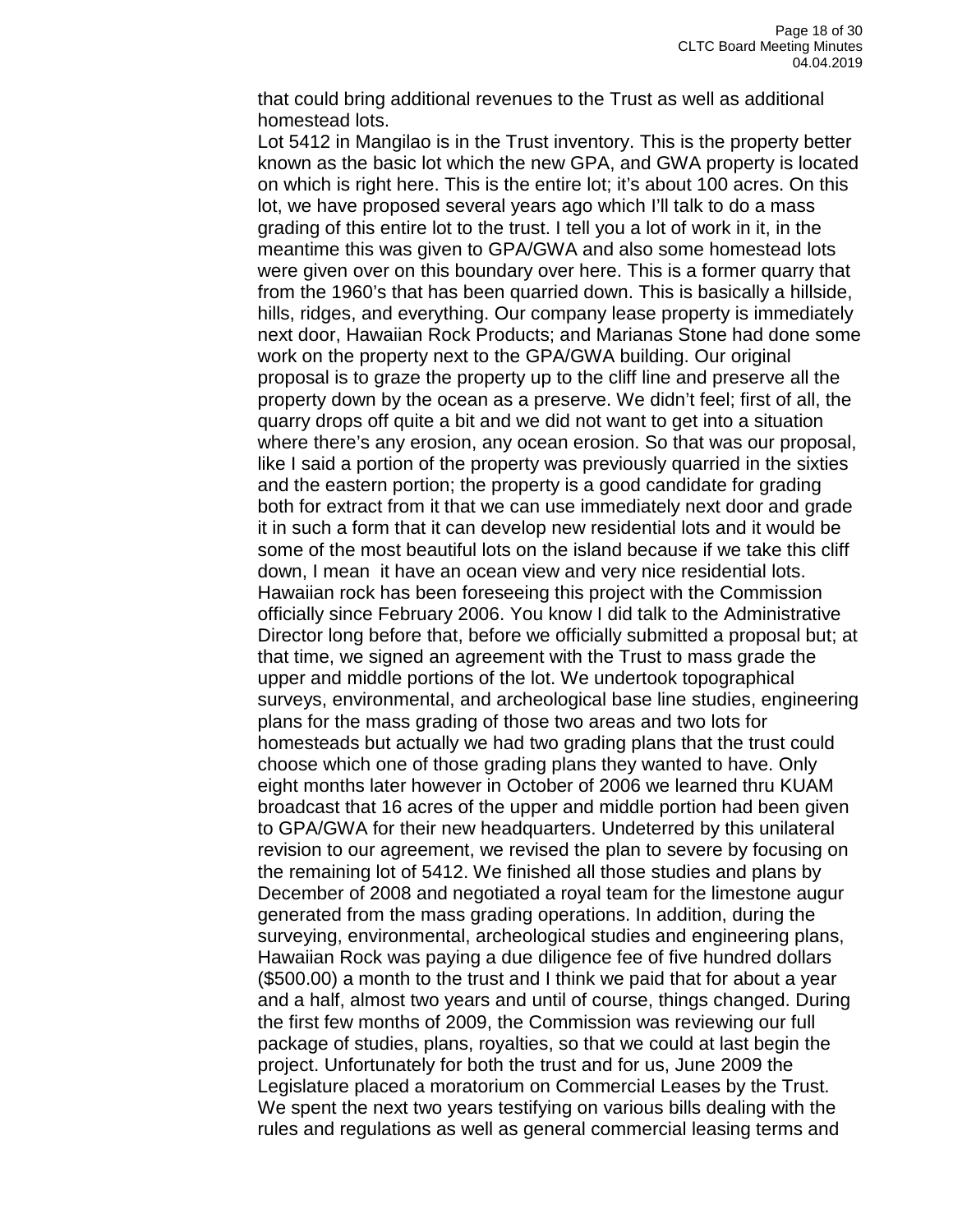conditions for the CHamoru Land Trust properties hoping to salvage our work in investment of over two hundred thousand dollars (\$200k) already incurred by AHRP as a result of our agreement with the Trust in nearly three years of good faith negotiations. As you know we were denied. More than six (6) years later on November ninth two-thousand fifteen (2015), Governor Calvo signed Public Law 33-95 which is to establish the definitive process for Commercial Leasing of CHamoru Land Trust Properties during those intermediate years, however, and even recently as 2017, the trust has awarded new homestead properties on the upper and middle portions of Lot 5412 for the eroding opportunities for maximizing the number of homestead lots we could eventually provide after mass grading. And that's, I think it's right over in this area over here and you've given lots and I think GPA built like three houses for the people in those lots because they originally have been living right here and I think they've moved over to this location and then there's a couple; I don't know how many total, maybe ten (10) lots that have been given out on this property. Today Public Law 33-95 is allowed the land in these matters and Hawaiian RP is fully prepared to participate in that competitive bidding process for mass grading for Lot 5412. As we understand the law of commercial for a mineral extraction or in the case of 5412, mass grading linked to homestead subdivision is an allowable activity within Public Law 33-95 under the following conditions. Lot 5412 must be specifically designated by the CLTC as part of the not to exceed 9% of the CLTC land inventory but is not required for leases to Native Chamorros for residential, subsistence agriculture therefore is available for commercial leasing. We ask that you make such a designation as soon as possible. In fact, however it is much that 5412 will be returned to the Trust in a landform that accommodates homestead residential lots. You may find that this provisional in the law is mute, of course such determination as the commission needs to make. CLTC must seeks specific approval for mineral extraction on a portion of Lot 5412 from the Guam Legislature. We ask that you proceed with this request for Legislature approval as soon as possible. After that, AHRP will submit an unsolicited proposal as authorized under PL 33-95 to mass grade a portion of Lot 5412 after which CLTC can proceed with issuing an RFP for a competitive bid solicitation as a competitive instillation with other qualified contractors invited to participate. As conclusion of bidding process and subsequent mass grading, the commission will earn significate revenue from the limestone mines from 5412 and in a few years reclaim that property in a landform that is already mass graded for homestead lots. We look forward to working with the Commission and Administrative Administrative Director Hattig on these responses. You have any questions? I'd be happy to answer them.

#### (pause in room)

I do have a history of all that we did make a copy for you because we can't; there's no senses in proceeding unless, you know, we have these four items considered.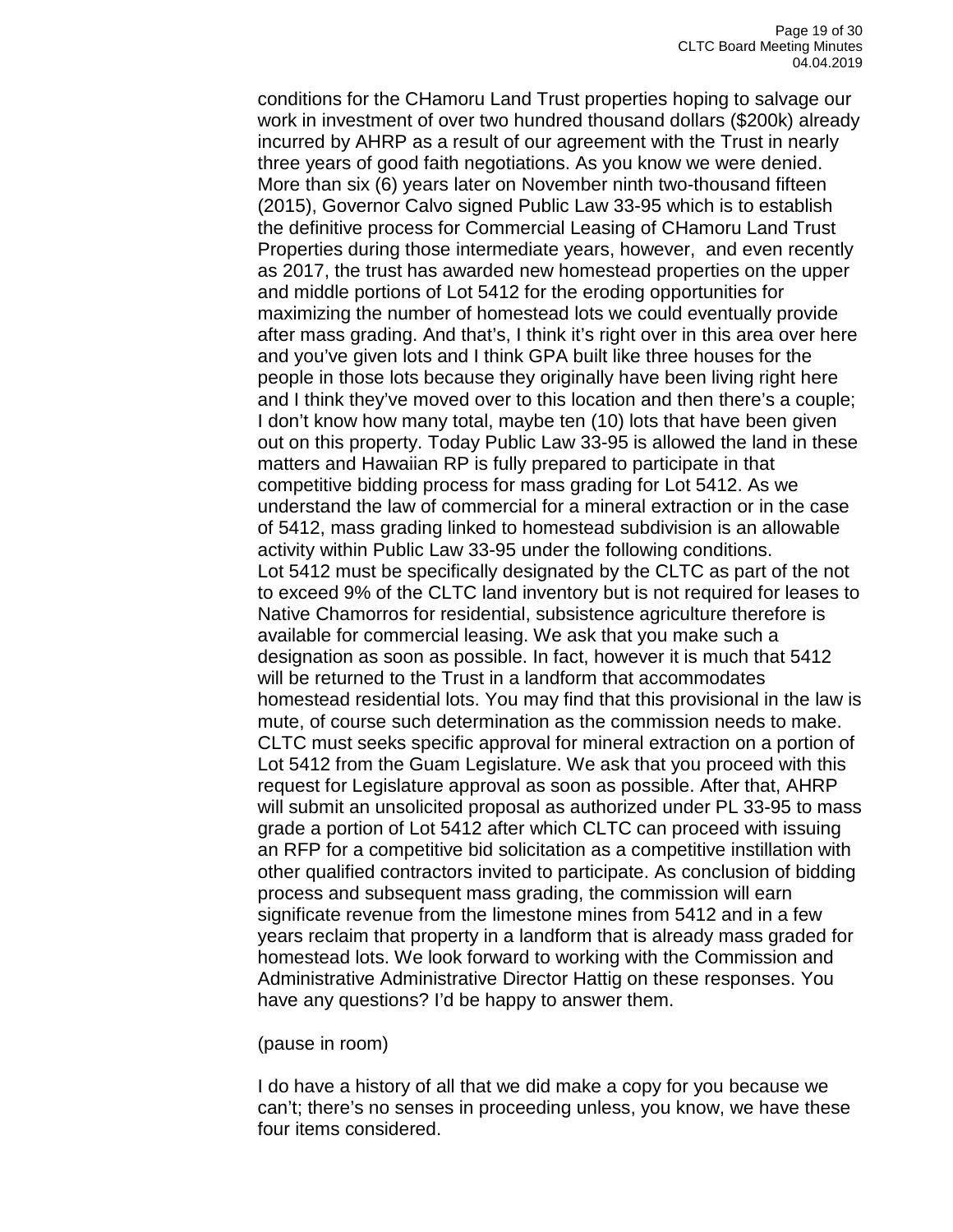**Chairwoman P. Fejeran**: I appreciate you coming before us, you know. I, this is really; I've sat on the Commission for three years already and this is the first time I heard there was this history for this property. I'm glad you're here today to offer us this; I guess just give us the history, because if this is the route we take, it does have to go thru the unsolicited proposal phase.

**Jerry Johnson**: We're not concerned about that because there's really limited access to the property. And so we can access it from the work we're doing over here and for us it's an advantage because we can tie it in to the final grading plan of our existing property and the it doesn't show on the contours here, but, but we do have a contour map. And this is an old quarry so it's got steep sides to it and so it wouldn't be good for residential lots. This is actually a hilly portion that we need to be graded down to make commercial lots, so our plan, we'd have to develop a new plan because we have to work around these existing lots here, would incorporate all of that not to destroy existing lots that you've already given away or maybe even help those, you know so, we had a young lady come to us that just was; and she couldn't even get to her lot. She actually asked to come thru here in order to get to the lot.

### **Administrative Director**: Tammy Vawter?

**Jerry Johnson** – Yeah. Which we said no problem, just let us know so we aren't doing any blasting or anything that we do in our quarry. You know another thing I wanted to mention, there is a new piece of equipment that we're starting to use that could eliminate the drilling and blasting on the property. We're using that in our Saipan quarry over there. We bought one for Guam and they're using it on the Finegayan Marine Base to do the excavation there, so they don't drill and blast. And our intention is in the near future when we're working closer to where people live, we would limit the amount of blasting that we'd have to do. We probably have to do some to try and level some of the property here, but the major portion of it we would use that type of equipment to line, so it doesn't disturb the GPA/GWA building and it doesn't disturb the neighbors that are surrounding. So that's going to be the future of Guam. Pieces of property that people want to have graded and use this type of equipment so there's no, not as much dust, not as much noise, not as much cracks in your houses when drilling and blasting which we try and limit that, but stuff happens. And that's going to be the future on the island. The demand for aggregate (*type of mineral*) on this island over the next fifteen years is tremendous. This will not; this, this amount of aggregate on this land along with what we're taking off our property; I mean, we're only talking about three or four years and we can use that much aggregate in our business and we have other areas we have to look at to continue but when we first started this the economy was down and there weren't that many construction projects so we went to other properties which were smaller and managed some private properties,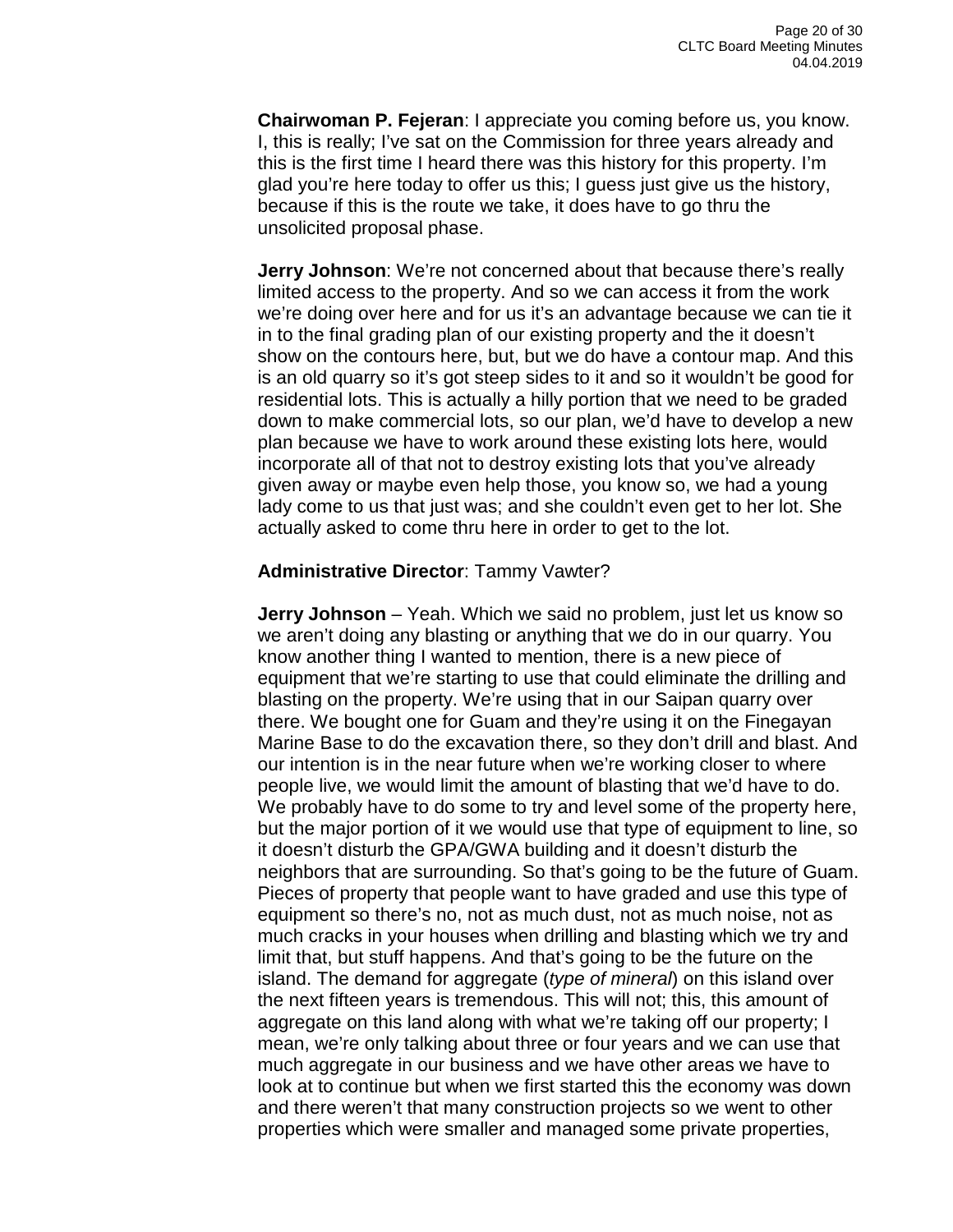some are old property, you know to get at it for our business, but the future, not only us but other companies have a need for aggregate, to not only a military construction but all the development they want to do on Tumon Bay and the cliff line by two lovers leap and all of that commercial buildings. There's going to be a lot of construction and this is an advantage for the trust to get revenue

### **Chairwoman P. Fejeran**: Right.

**Jerry Johnson**: And get some homestead lots. You know we worked along with the race way, I think over the last ten years, we did about 4 million tons of grading on that property and which the Trust, we pay the Trust a portion and racing association vendors and I think you had fairly good revenue from Hawaiian Rock back in those days

### **Chairwoman P. Fejeran**: Right

**Jerry Johnson**: And is something we're; we can get back that revenue again. There's still more work to be done on the raceway, you know, to gain revenue from when you approve, you know, the meets there but this is one that you would get all the revenue. You wouldn't have to share it with the racing association.

**Chairwoman P. Fejeran**: We get all of it or you get a portion of it?

**Jerry Johnson**: Well, we would mine it and use it in our business. We're not going to sell, we're really not really in the business. We sell aggregate on the outside, but we need good quality rock to pave the roads on the island, supply concrete, and that's our core business. Selling rock is more what Smithbridge does, I heard, their core (inaudible); but we do, I mean we do sell some aggregate on the outside, but our main business is paving road and supplying concrete

## **Chairwoman P. Fejeran**: Okay

**Administrative Director**: I just had a couple of concerns and when we spoke, I mentioned these concerns so they're not new. Number one on your list there on the 2<sup>nd</sup> page specifically designating CLTC as part of not to exceed 9%. This is a relatively large property. To designate it as part of our 9% will reduce our commercial opportunities and while I saw this an opportunity not for commercial leasing, this particular property, I saw it as services to be provided. So, I don't know why we would have to designate something to be commercial leasing if we're not going to lease it to them and that was never our intention during our discussion, it was an RFP for services. So that's one; I would ask Legal Counsel Toft to kind of provide some input here as to whether we were required as the assertion here is in order for them to comply with 33-95, whether we were required to do such a designation because like I said, any time we designate a large property to be a part of the 9%, we are reducing the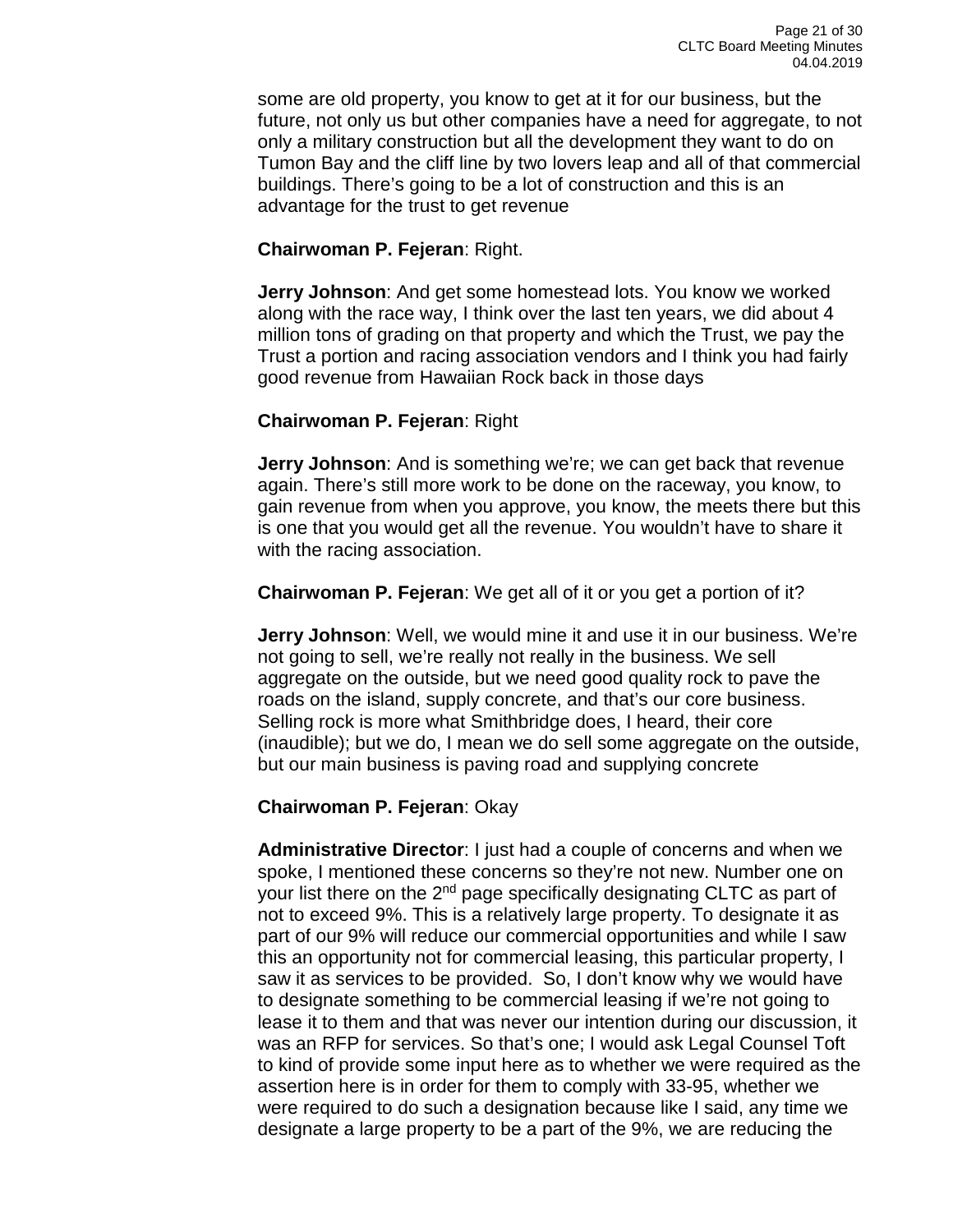commercial viability of all that property because 9% is 9% of whatever we got in our inventory. So that was my concern because the largeness of the property. And secondly, are we barred from mineral extraction at all on our property. I know that we're barred from it from it on the raceway lease on that property, so are we barred from mineral extraction on any property. You know that was my second consideration. Notwithstanding any other provisions of any other legislation that would come before us, right, so those are the two concerns that I have before the trust and I did discuss these concerns when we had our initial meeting with Mr. Johnson.

**Legal Counsel Toft**: So, to respond to that, first it would need to be designated however you could possibly subdivide it such that you're not putting the entire lot in there and that would affect the percentages way less.

**Jerry Johnson**: We would to include most of this down here and of course this. I think the balance is 40 acres, something like that.

**Legal Counsel Toft**: Oh, and then 2ndly with the race way that was specific as to the legislation passes with the raceway as far as their (inaudible). It would require both passage by CLTC and the Legislature for them to do any mineral extractions on that commercial lease. It would require extra (inaudible)

**Chairwoman P. Fejeran**: Is that part of the rules and regs

**Legal Counsel Toft**: That's part of the commercial rules and regs

**Chairwoman P. Fejeran**: Okay. I mean, you point out one that we're sitting on such valuable rock that can be used, be extracted for the greater good of Guam and then also it's a win, win, we're also going to get the land into a condition that home lots, homes that can be built, but

**Jerry Johnson**: To a grading plan you can approve.

**Chairwoman P. Fejeran**: Right, and then we would also earn revenue on the mineral

**Jerry Johnson**: Yes, and that would have to be negotiated the royalties too based upon, I guess market rates

**Chairwoman P. Fejeran**: Right, right. So, I know; you know it would; I think this is a good first discussion and that the commission can take it to advisement, you know we just went thru a three-hour long working session and looking at our Public Law and how we do residential leasing and if nothing was clear, it's just that we have so many people are waiting; we need to get people on to properties that they can build homes on. So, I think this can be a win, win, but we have to be careful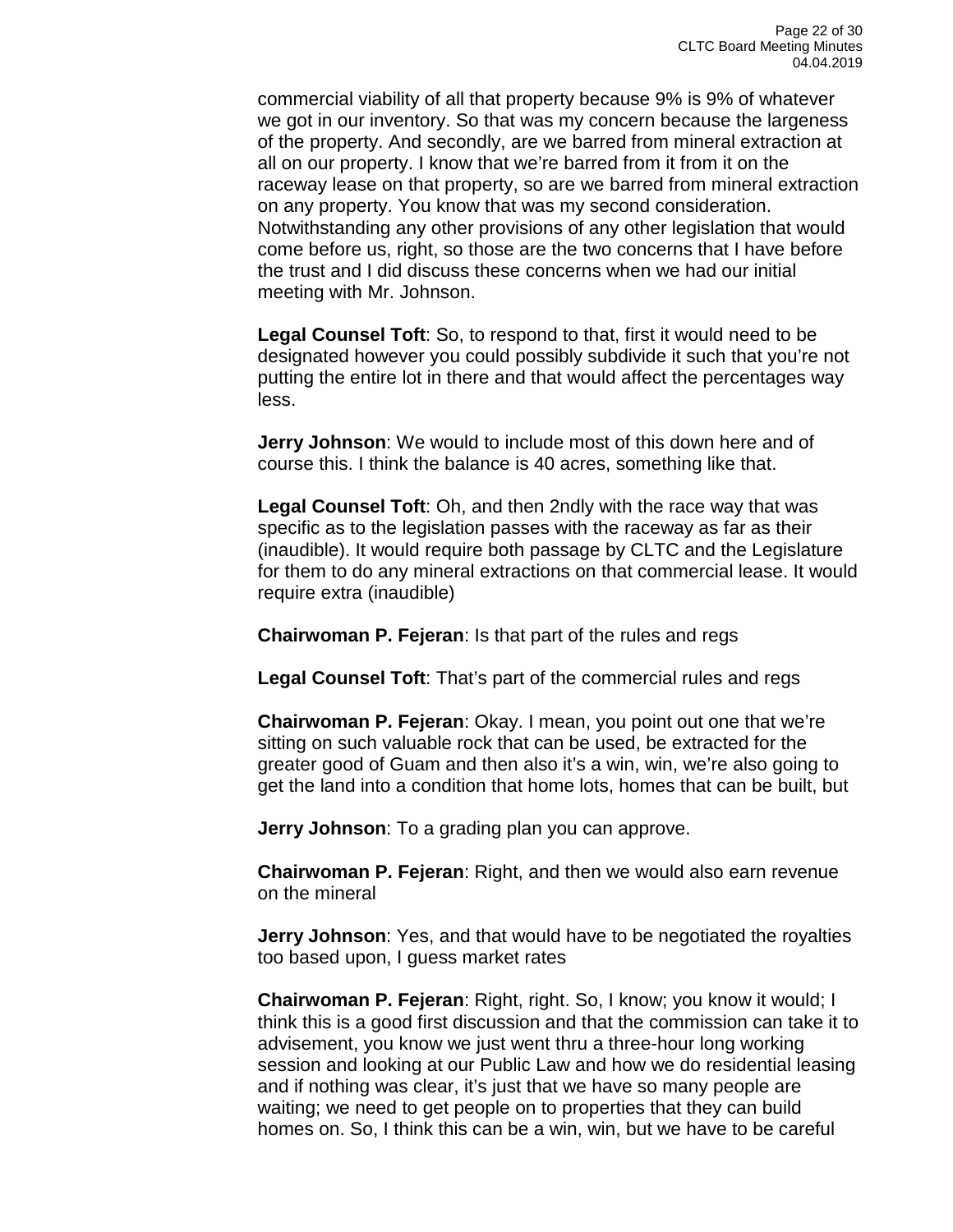and deliver it and make sure that the commission is making the right decision every time (cough in background-inaudible).

**Jerry Johnson**: Okay. You brought something I wasn't aware of, I knew originally in the Guam Raceway, they had no quarry or removing of aggregate. I don't know how they're going to build their race way unless that's allowed

**Chairwoman P. Fejeran**: I know, I know

**Jerry Johnson**: Because that's the way we got it so far as it has is, we did the work for them with the understanding that, that we pay for the

**Legal Counsel Toft**: I think it's the fact that they were not allowed to remove it from the premises, so no sale that they were; I don't think it was necessarily that they weren't allowed to grade it

**Administrative Director**: Extract it

**Legal Counsel Toft**: No extraction. I mean, no extraction

**Administrative Director**: No extraction

**Jerry Johnson**: No one is going to do that for them unless you know, we can use it

**Chairwoman P. Fejeran:** I mean yeah, that was built into the law, that was legislature's doing. So, I was actually very surprised that the raceway is still going forward in trying to do this

**Jerry Johnson**: Right

**Chairwoman P. Fejeran**: This was built into the law

**Jerry Johnson**: That's unfortunate

**Chairwoman P. Fejeran**: So, our hands are tied; I'd be curious you know when we go back to the race way what their plans are

**Administrative Director**: Right. Right.

**Chairwoman P. Fejeran**: In light of that

**Administrative Director**: I want to thank Hawaiian Rock for their continued negotiations in good faith. This has been a long journey but certainly they were very, very cooperative when they came forward in providing information and the history of it, but just from my staff and myself, thank you so much for engaging with us.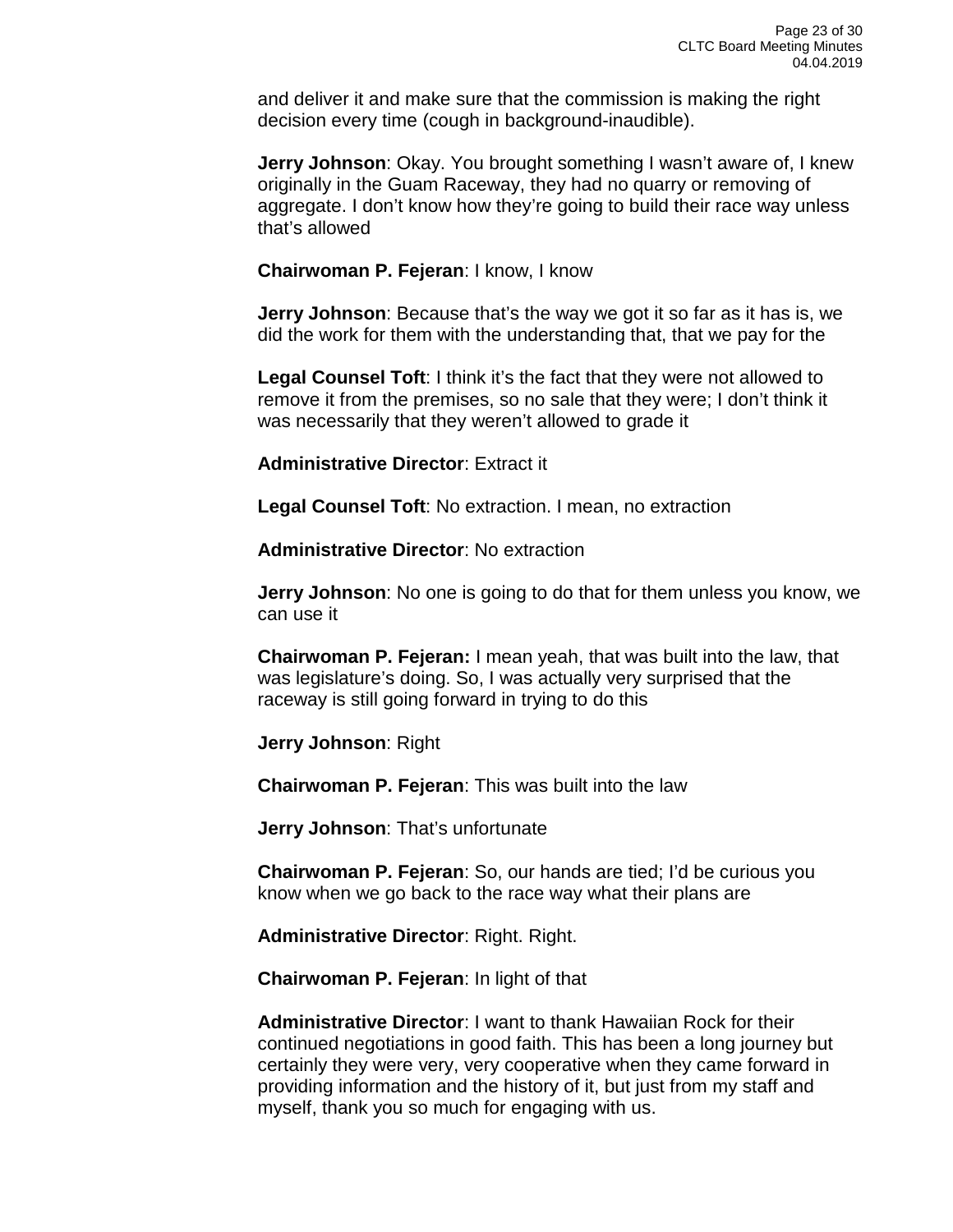**Jerry Johnson**: Thank you.

**Chairwoman P. Fejeran**: Thank you, thank you. I feel the sentiments. Thank you.

#### **Hawaiian Rock Representatives**: Thank you

**Chairwoman P. Fejeran**: Okay, the next item on the agenda is DISID. Did we have; I don't think we; Oh my gosh it's after five.

**Administrative Director**: Well, those were just oral, those were all oral reports because they have requested some information regarding the property across from JFK. So that's just about, about

**Chairwoman P. Fejeran**: Uh huh, uh huh, can we table this?

**Administrative Director**: So, that one I can provide you. And then Global Recycling, Madam Chair is something, they're not currently doing anything, they're not; they only have a lease agreement, they're not paying anything

#### **Chairwoman P. Fejeran**: Okay

**Administrative Director**: So, you, at the very beginning you asked me to take a look into these properties, and so

#### **Chairwoman P. Fejeran**: Yes

**Administrative Director**: So, I'll provide notes on those. And the last one is the Yigo mayor, if you could take a look at his proposal and decide what you'd like to ask questions on, but he wants to take some of that property that's out by the Yigo gym because the bus people

**Chairwoman P. Fejeran**: And this is one that we've identified as our commercial leasing

**Administrative Director**: Right. And I would like to let you know officially that the Governor is also looking at identifying lands for a transitional homeless center in Yigo and its on that same property in Yigo that the Mayor is asking for

**Chairwoman P. Fejeran**: Okay. Well, I want to remind the Commission that we already transferred property outside of our inventory to the Yigo mayor's office and that was the Block 7, Lot 9 at Tun Enrique Rosario St. and what is it, this one; is that this one in the; this is their master plan for that. Well I'm glad he's showing us that they're making progress there. It's my opinion that we've identified this property that he's asking for now, Lot 7055, Tract 154; we've already identified this as for commercial properties, it's already gone thru the whole process, I'm not prepared to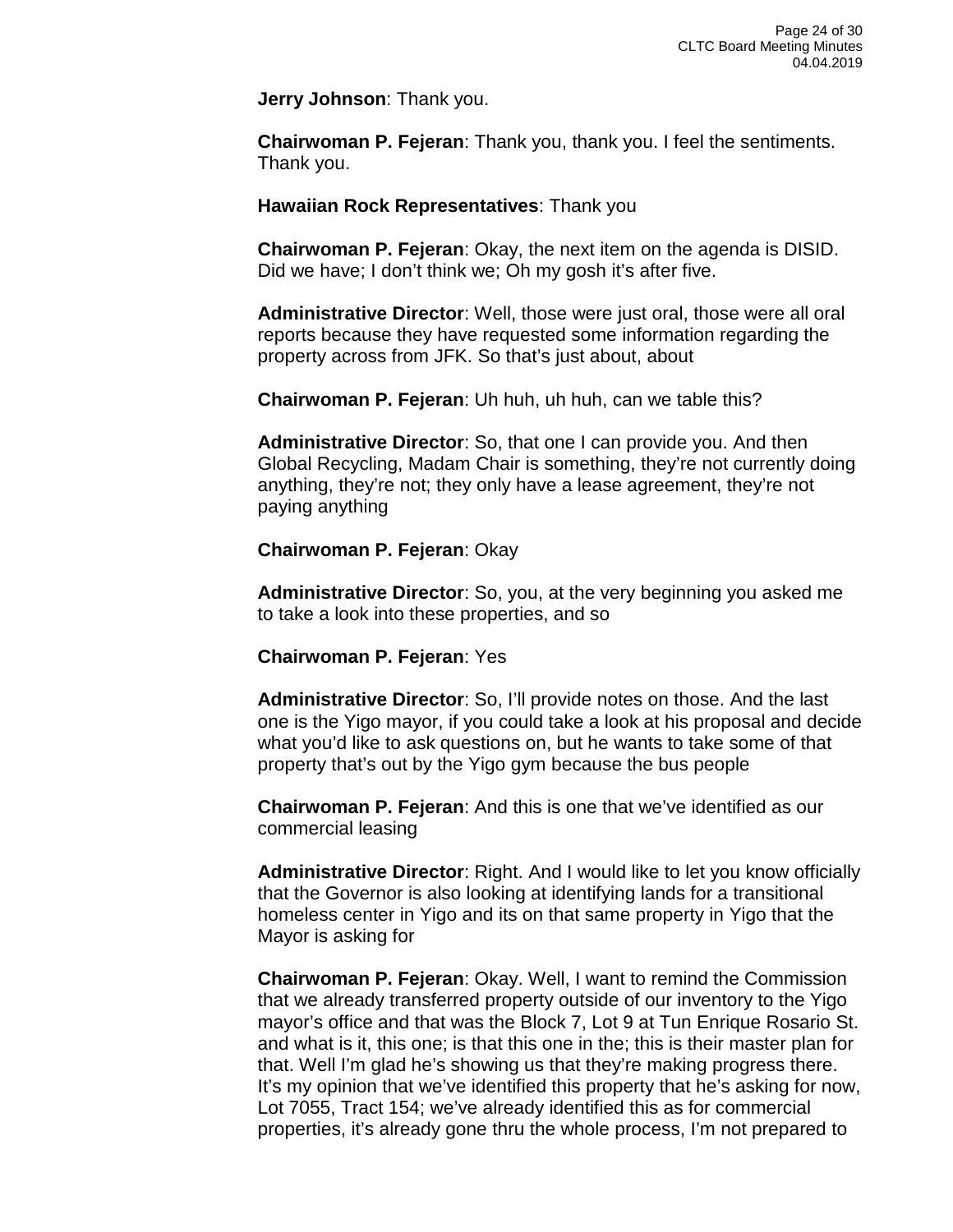pull it back and transfer it to the Yigo mayor. Does the commission feel the same? I think he needs an answer. Its been several months since he's reached us. Oh, just a minute.

**Administrative Director**: The first request was in February when I first came on board about the same time.

**Commissioner S. Tehcaira**: Is this what he wanted

**Chairwoman P. Fejeran**: This is an additional; he wants this huge property for his farmer's market and then reserve for future use. Like is said, we identified this tract as for commercial properties. We just made a motion today to engage with GEDA for that same property. So, no.

**Administrative Director**: I think by virtue of the package already with GEDA who did it, GEDA will automatically send it

**Chairwoman P. Fejeran**: So, we're not entertaining that, based on that. Okay. Thank you. The financial FY2020 budget.

**Administrative Director**: This is going to go in. I'm still trying to find room for that Land Administrator position, but this is what's going to go in, the bare bones budget. If you take a look at the very first budget page, which is, the one with the blue highlight, the very first budgets spreadsheet, is \$1,047,832.00 for FY20, that's what is being proposed. And then some of the budget breakdowns can be located two pages before, sorry, a few pages before that so that you can review it for yourself.

**Chairwoman P. Fejeran**: When you; you said you're submitting this on Monday. But it's just the start of putting it together right; there's still going to be time for; will the commission still have time to review this and make a revision that would be sent to the front office

**Administrative Director**: Well, you can make revisions but the Governor's budget ceiling stays at the Governor's budget ceiling on that one. That's what BBMR will allow because that's staying within our revenue generation capability. It's more of informing you with of our intention because we're not going to be able to move necessarily up or down; I've already engaged them to move up for our Supervision responsibility

**Chairwoman P. Fejeran**: Right, I guess not so much moving the number up and down but allocating it. We can allocate differently.

**Administrative Director**: Correct, correlating in between.

**Chairwoman P. Fejeran**: We can move those; allocate differently if we needed to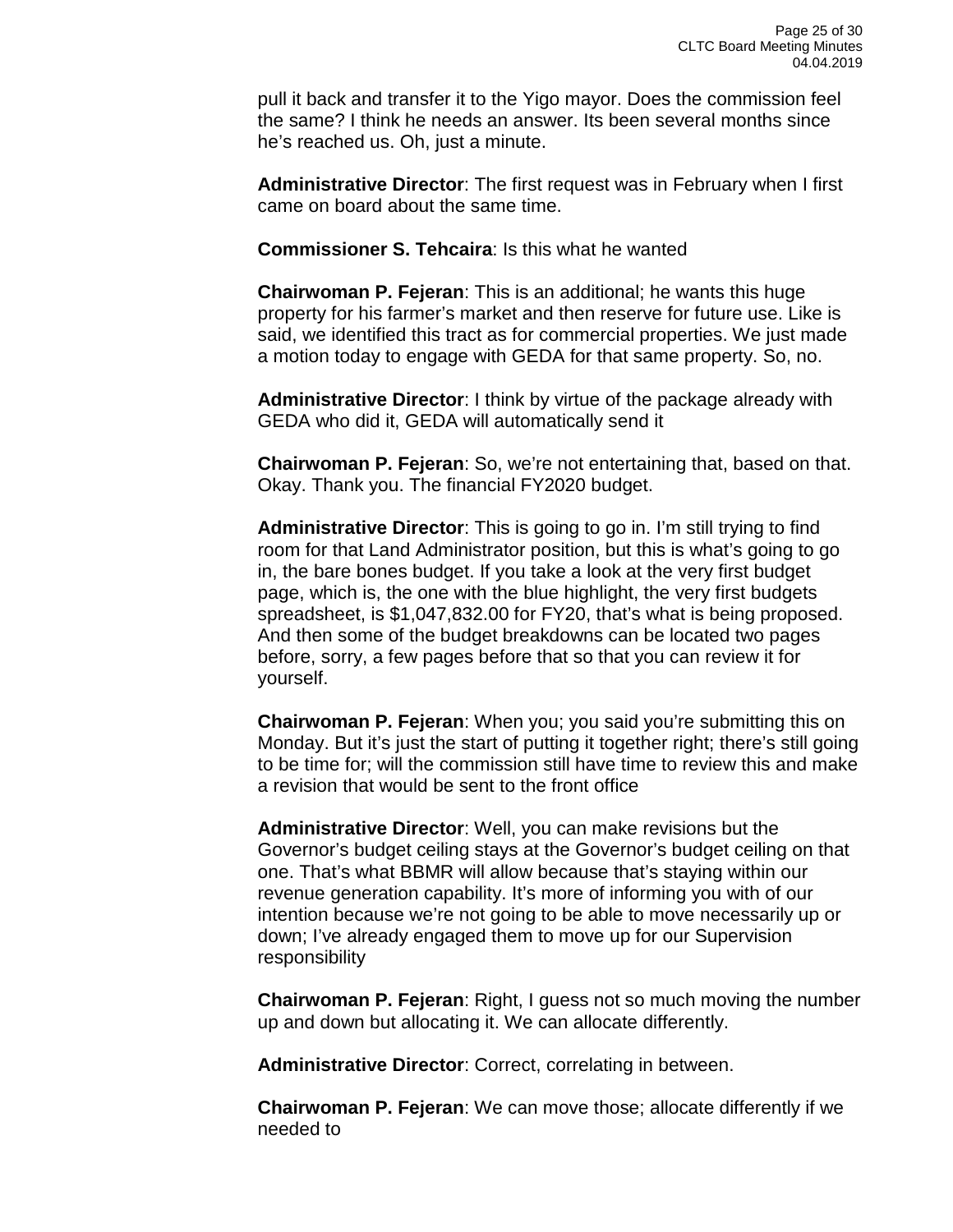**Administrative Director**: Sure, sure. If you look at Schedule B, that's really the one you probably want to take a look at because it has contractual obligations. So that's the one you really want to take a look it. It has the stipends for you guys, it has the office supplies and fuel; it has legal services, audit services, advertisements, property tax, QuickBooks renewal, copier services, even the additional telephone services because we're separating. Joey really took a lot of time and effort and unfortunately he's taking his mom on medical trip off island, so he's leaving tonight that's why he's not here but please review it and see within that but it's going in on Monday as proposed unless we can find some room for that Land Administrator and that's the only thing that I'm asking for and it's not here but borrowing anything; if BBMR comes back and tells us, "no" we cant then no we can't and we're still going to be under the supervision of DLM which I don't know if that jives with what the Maga'haga wants and what the commission is looking for. Okay?

**Chairwoman P. Fejeran**: Alright, thank you, so I think we should revisit this too, next time. Should we, April 18th? Or no?

**Administrative Director**: The budget's going to be; the Governor is going to make her state of the island on the 11<sup>th</sup>

**Chairwoman P. Fejeran**: Okay

**Administrative Director**: And she's going to submit the budget right after

**Commissioner A. Dueans**: Okay

**Chairwoman P. Fejeran**: Alright

**Administrative Director**: So, that's the timeline we have with you if you want to take a look at; I tried to bring it forward in the previous meeting and obviously we were, it just didn't happen so I've been trying in every turn to push it in front of the commission but you know

**Chairwoman P. Fejeran**: Okay. Thank you for that. Looks like a lot of work was taken, as with every time we meet; there's a lot of work that's been done

**Tina Jocson**: Ma'am, I just have a question.

**Chairwoman P. Fejeran**: Yes, Tina

**Tina Jocson**: Old Business, Administrative Director's Report, that is tabled for April 18<sup>th</sup>, correct?

**Commissioner S. Techaira**: No, it's just a report of our leases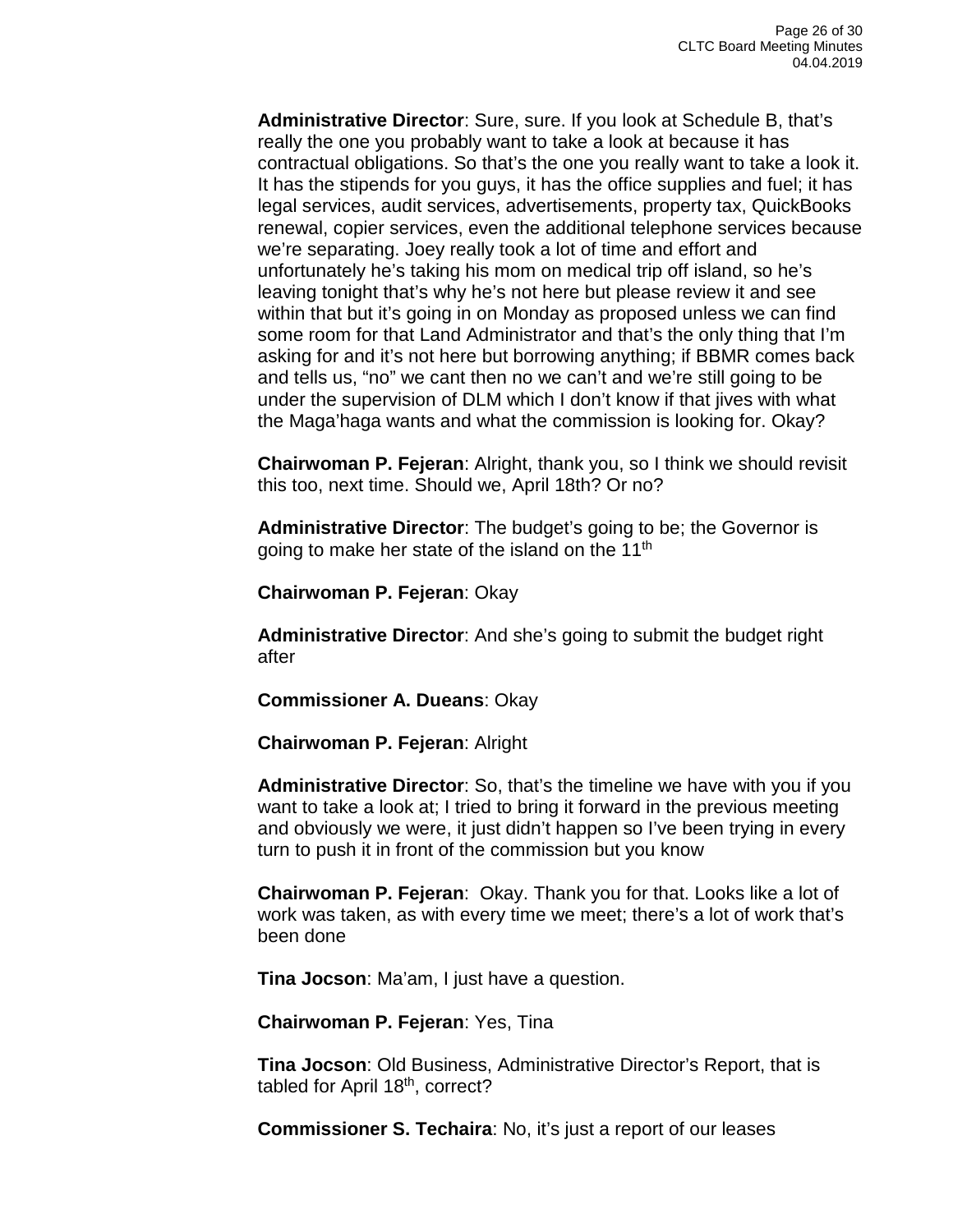**Chairwoman P. Fejeran**: No, I don't think; just a premoratorium leases

**Tina Jocson**: So not the Administrative Director's Report, that's not tabled?

**Commissioner A. Duenas**: *(Inaudible response)*

**Chairwoman P. Fejeran**: I think it's just a summary report

**Tina Jocson**: An FYI information?

**Chairwoman P. Fejeran**: I don't know, it's kind of weird when it's in Old Business. I think that should be under Administrative Matters or something or even just a Administrative Director's report

**Commissioner A. Duenas**: Yeah

**Administrative Director**: Only, because I continually give one every month that's the reason why it's under Old Business, it's not something new, its something the reoccurs over time.

**Tina Jocson**: So, we'll have just like your own, subject line, like this right, agenda *(inaudible due to talking over one another)*

**Chairwoman P. Fejeran**: Administrative Director's report; I mean

**Administrative Director**: Sure

**Chairwoman P. Fejeran**: Yeah, let's do that. That way it's clear; it's a new Administrative Director's report, right. Okay. Commissioner's Comments?

**Commissioner S. Techaira**: (inaudible conversation)

**Chairwoman P. Fejeran**: No, it's going in as is.

**Commissioner A. Duenas**: Do any changes to this need a motion?

**Chairwoman P. Fejeran**: We never really actually approved this anyway, so no?

**Administrative Director**: The budget has always been handled administratively, because this is a commission that does not deal with the…(inaudible)

**Chairwoman P. Fejeran**: But I think that the act does say that the commission manages the budget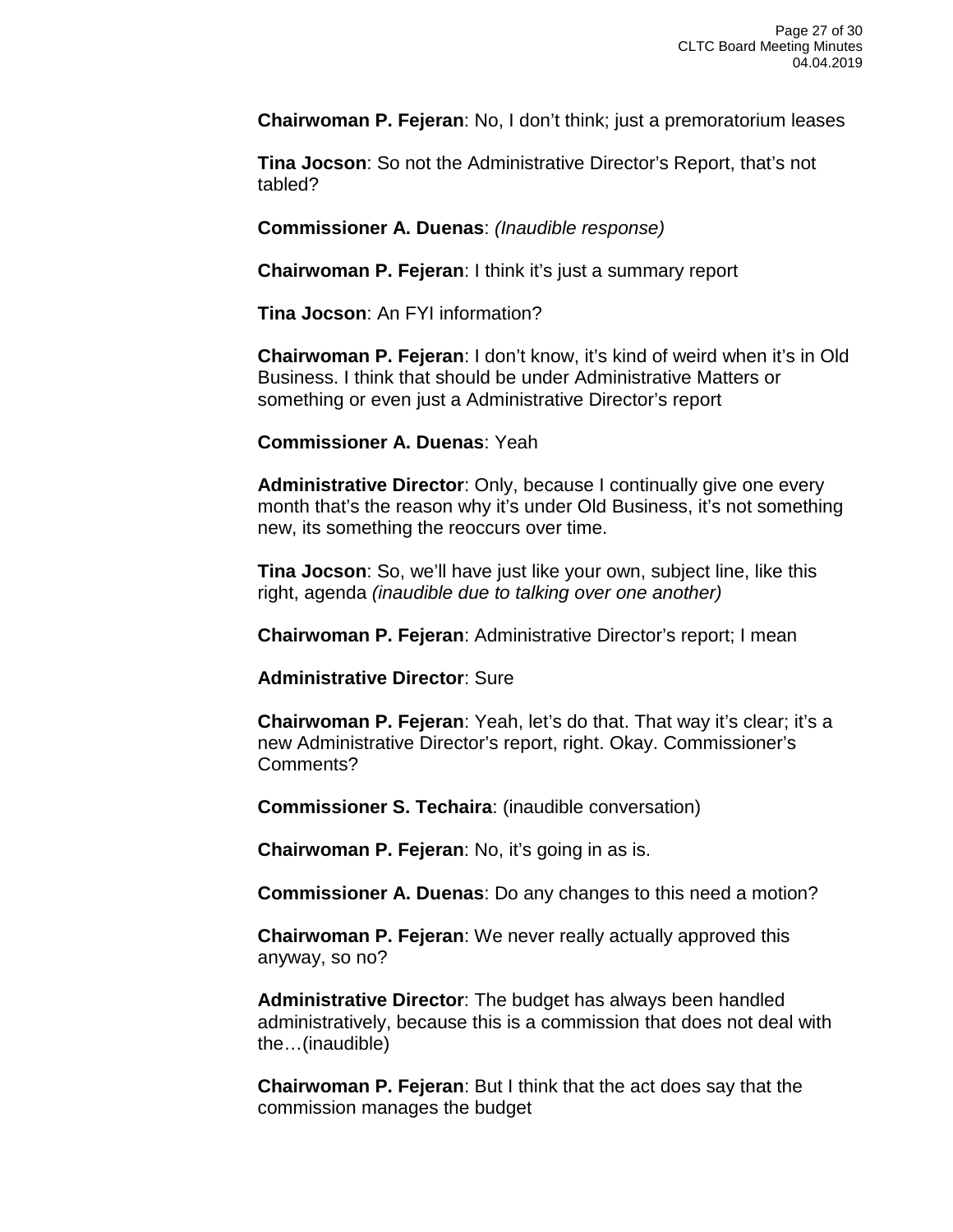**Commissioner A. Duenas**: If the motion hasn't been made, then maybe we can provide comments; in the coming days

**Administrative Director**: Of course

**Chairwoman P. Fejeran**: Okay

**Administrative Director**: That's fine

**Tina Jocson**: How about for the Yigo lots, there's no motion?

**Chairwoman P. Fejeran**: No, we did not decide this

**Tina Jocson**: You just decided not to move on with it?

**Commissioner A. Duenas**: Do we need a motion to deny it?

**Chairwoman P. Fejeran**: No, I don't think we do need a motion

**Commissioner A. Duenas**: Okay

**Administrative Director**: I can just inform the mayor that the Commission has taken it under request has denied your request. And no motion then it's going to be...

**Chairwoman P. Fejeran**: Okay, Commissioner comments. So, Shawntel Techaira, Miss Commissioner, when is your, when do you expire?

**Commissioner S. Techaira:** On the 9<sup>th</sup> of this month

**Chairwoman P. Fejeran**: Oh, so that's next week. So, does that mean that you're; will you be…

**Commissioner S. Techaira**: Doesn't that mean that I can't attend?

**Administrative Director**: No. Actually no, you actually ninety days. Correct me if I'm wrong.

**Legal Counsel Toft**: There's some weird thing in there that constitutes Legislative

**Commissioner S. Techaira**: That will great then we'll just me over before the ninety

**Chairwoman P. Fejeran**: Would you be interested in renewing your term?

**Commissioner S. Techaira:** My only thing is that I may be potentially leaving off island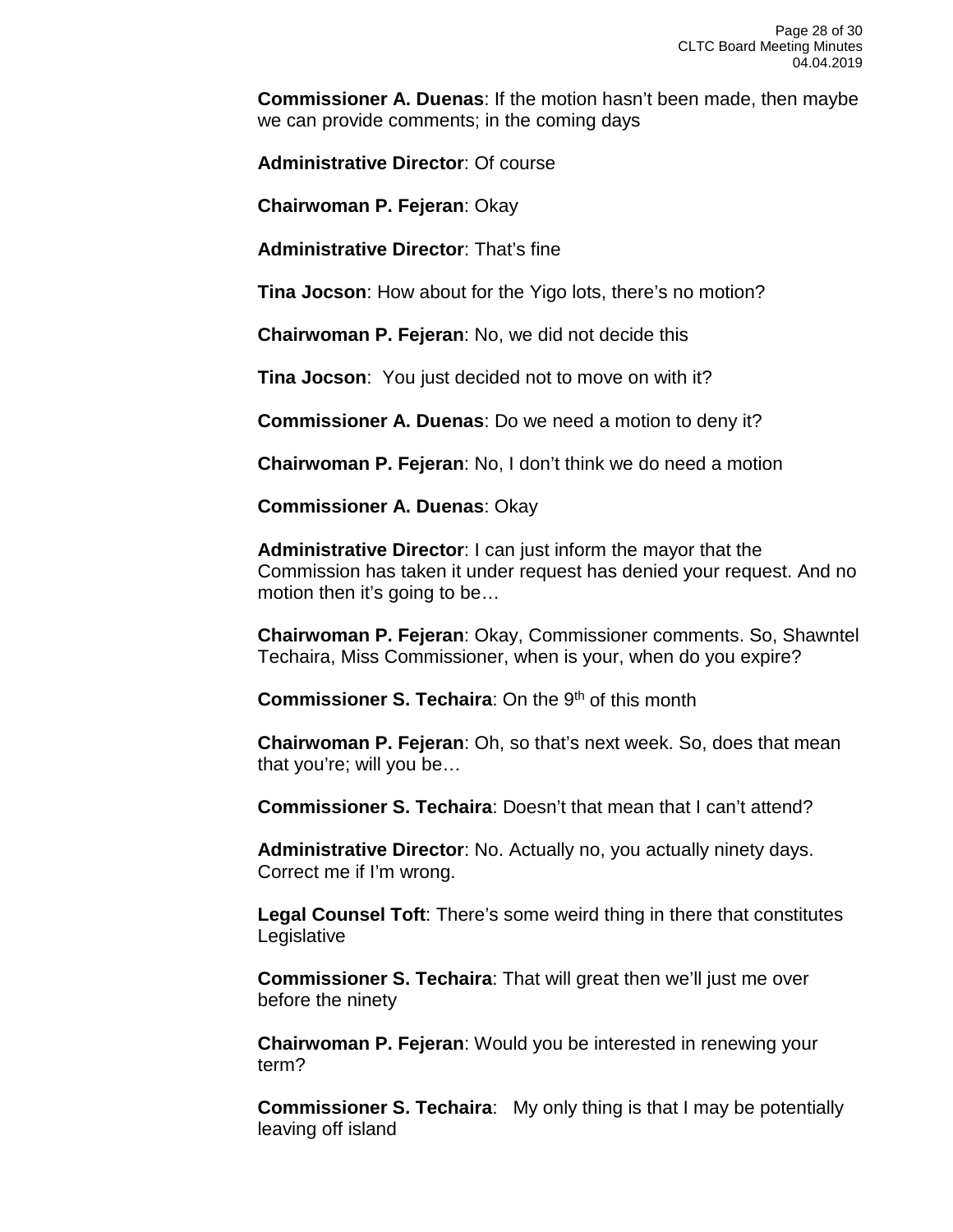**Chairwoman P. Fejeran**: So, you haven't decided on that yet

**Commissioner S. Techaira**: It will be as soon as June. June or July.

**Chairwoman P. Fejeran**: Oh, so we'll go for the ninety days. Should we; I guess I'm asking do we look for your replacement

**Commissioner S. Techaira**: Let me try to finalize some things

**Chairwoman P. Fejeran**: Okay

**Commissioner S. Techaira**: There's some stuff I'm working on timelines

**Chairwoman P. Fejeran**: Okay, good

**Commissioner S. Techaira**: It's a little too early for me to answer

**Chairwoman P. Fejeran**: Decision coming then

**Commissioner S. Techaira**: Just initially we were looking at September right, but it's probably going to be pushed up, but I don't know for sure yet. Perhaps because I'm leaving; I'll physically be off island before the fiscal year's up, so…

**Administrative Director**: I'll need to inform the Governor of your decision or you know, what's currently going on at least

**Commissioner S. Techaira**: I mean, I just don't want to renew and take up space that you could be using for someone that's going to be a full three and then put me out and replace me again and go thru that, so what's the best course of action

**Chairwoman P. Fejeran**: Maybe we allow you the ninety days to decide if you're moving or not and then based on that decision, we'll decide.

**Commissioner S. Techaira**: Is it ninety days after the date? After April 9 that's when the ninety days start?

**Administrative Director**: You said by June, because that's falls way within the ninety days, so that's fine

**Commissioner S. Techaira**: The latter part of this month of June; I'm sorry, I mean May

**Administrative Director**: Okay, that's fine.

**Commissioner S. Techaira**: We're just working on some things, so I can't really…(inaudible)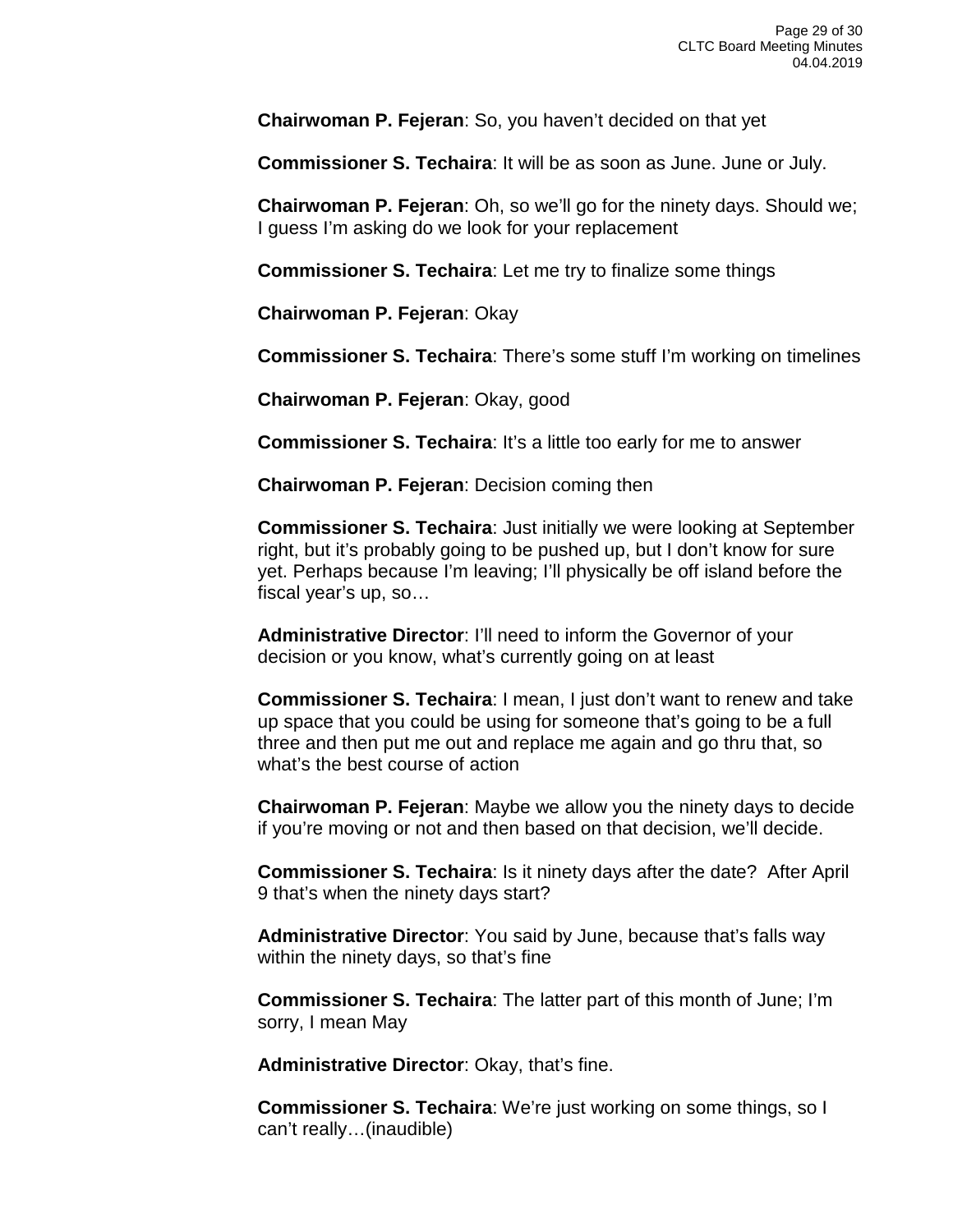**Chairwoman P. Fejeran**: Okay. Commissioner Comments, I still didn't get the Administrative Director's Abstract or action items from the last

**Administrative Director:** From the 7<sup>th</sup> is it or what is it the 21<sup>st</sup>

**Chairwoman P. Fejeran**: Yeah

**Administrative Director**: Yeah, she just started, you just started today, so it will be sent to you

**Chairwoman P. Fejeran**: I'm sorry Tina, I'm sorry Tina

**Administrative Director**: The Legal Counsel said you're allowed to vote by email, it will be sent to you today, and I did stress that we will go over the procedure for it because it's relatively new. The minute that the board meeting ends, we go back to our workstations and we email that to the board before we leave for the day. That's actually a part of the process.

**Chairwoman P. Fejeran**: That's it? Okay.

**Administrative Director**: Yeah, so that way it gets to you the day of.

**Chairwoman P. Fejeran**: Okay, today also?

**Administrative Director**: So, you should be receiving one for today's actions as well.

**Chairwoman P. Fejeran**: Okay, I appreciate that.

**Administrative Director**: Thank you. Let's go back to the office Tina.

**Chairwoman P. Fejeran**: Next meeting is; so, we'll try and adjourn at 5pm every time. Next meeting is Thursday, April 18th everybody. I need a motion to adjourn.

**Commissioner A. Duenas**: Motion to adjourn.

**Chairwoman P. Fejeran**: We are adjourned.

**Commissioner A. Santos**: I second it.

**Chairwoman P. Fejeran**: Thank you everybody